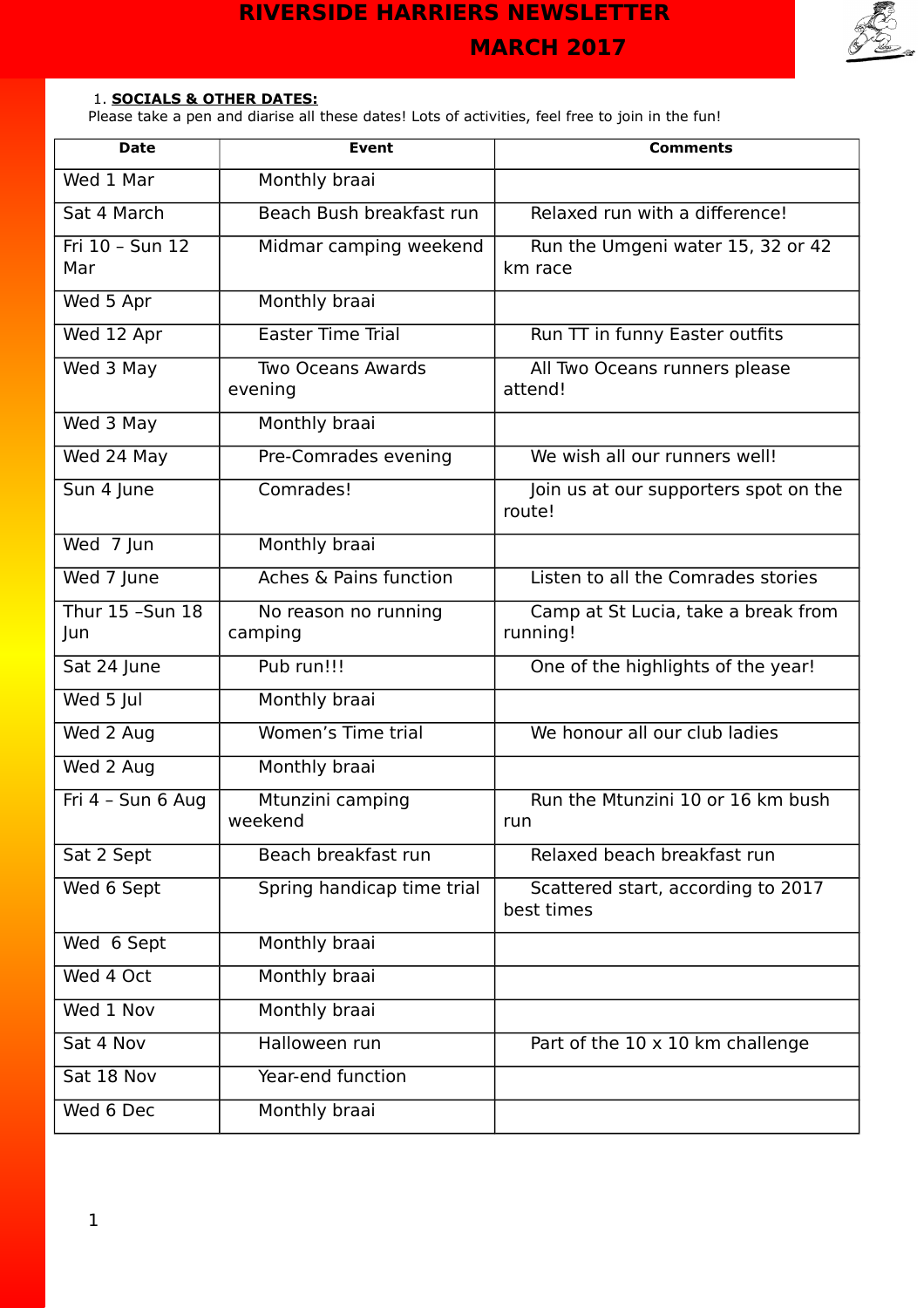

#### 2. **CLUB RUNS:**

Tuesdays: 8 - 10 - 12 km easy relaxed run, always (reasonably) flat. Shorter option available!

Wednesdays: 5.1 & 8 km time trial - to continue through out the year. Run / walk 20 and get a t-shirt.

Thursdays: more challenging / interesting / hilly run (8-10 km)

Saturdays: **As per weekly mails**, keeping the race calendar in mind

So members have a choice of 4 weekly runs at the club.

Saturday club runs will continue, as per the weekly schedules, with shorter options, each Saturday, starting at **05h30.**

#### 3. **GENERAL:**

The 2017 race dates are available, for detailed information, it can also be viewed at the eventtiming website. We are also on Facebook (Riverside Harriers) - there are many pictures of races and social events. The main club website is also up and running : www.riversidesports.co.za

The 2017 Time Trial Challenge has started on **Wednesday 11 January** and will "run" to the last Wednesday before 2017 year – end function, run / walk 20 or more time trials, earn a shirt.

Once again, a request to members to please give us feedback about races, times etc – we welcome all contributions.

In 2011 we introduced a monthly award: "Member of the Month" – The committee will decide on the winner, it could be for a PB, a good time trial, first race, etc, - the January Member of the Month Award goes to **Jaco Smith**, for his dedicated and enthusiastic training, and for his 1 hr 51 at the Kearsney 21, as well as 1 hr 59 at PDAC 25 km, well done!

A reminder, when we participate in road races under the control of ASA / KZNA, we have to wear proper club kit, ie club vest and **red** shorts, longs, skorts or leggings.

To date, we have 34 entries for Comrades, 16 for Two Oceans 56 km and 17 for Two Oceans 21 km.

For safety reasons, please wear contact details, as well as medical information on your wrist or shoe, eg visit www.iceid.co.za.

#### **Dates to remember**:

#### **Fri 10 – Sun 12 March : Midmar Dam Camp weekend**:

- a. Run the Umgeni Water 15, 32 or 42 km pre-entry only!
- b. We have booked sites, simply give us your names
- c. Cost R110 pppn
- d. Sites have electricity
- e. Non campers, book own chalets at 033-8451000

Important note: we as Riverside Harriers promote a policy of NO LITTERING – so during races, please try and throw sachets in the allocated bins or boxes, even if you have to run with an empty sachet to the next water table.

#### \*\*\*\*\*\*\*\*\*\*\*\*\*\*\*\*\*\*\*\*\*\*\*\*\*\*\*\*\*\*\*\*\*

The 2017 **MOST MILEAGE** competition has started - this is a fun competition, anybody can participate, simply send us your monthly mileage (running races, training, walking - not treadmill running, sleepwalking, swimming, cycling!). Mileage must be received before the 15th of the next month, or you forfeit the km's for that month. There is a trophy for the winner!! As an incentive, Certificates will be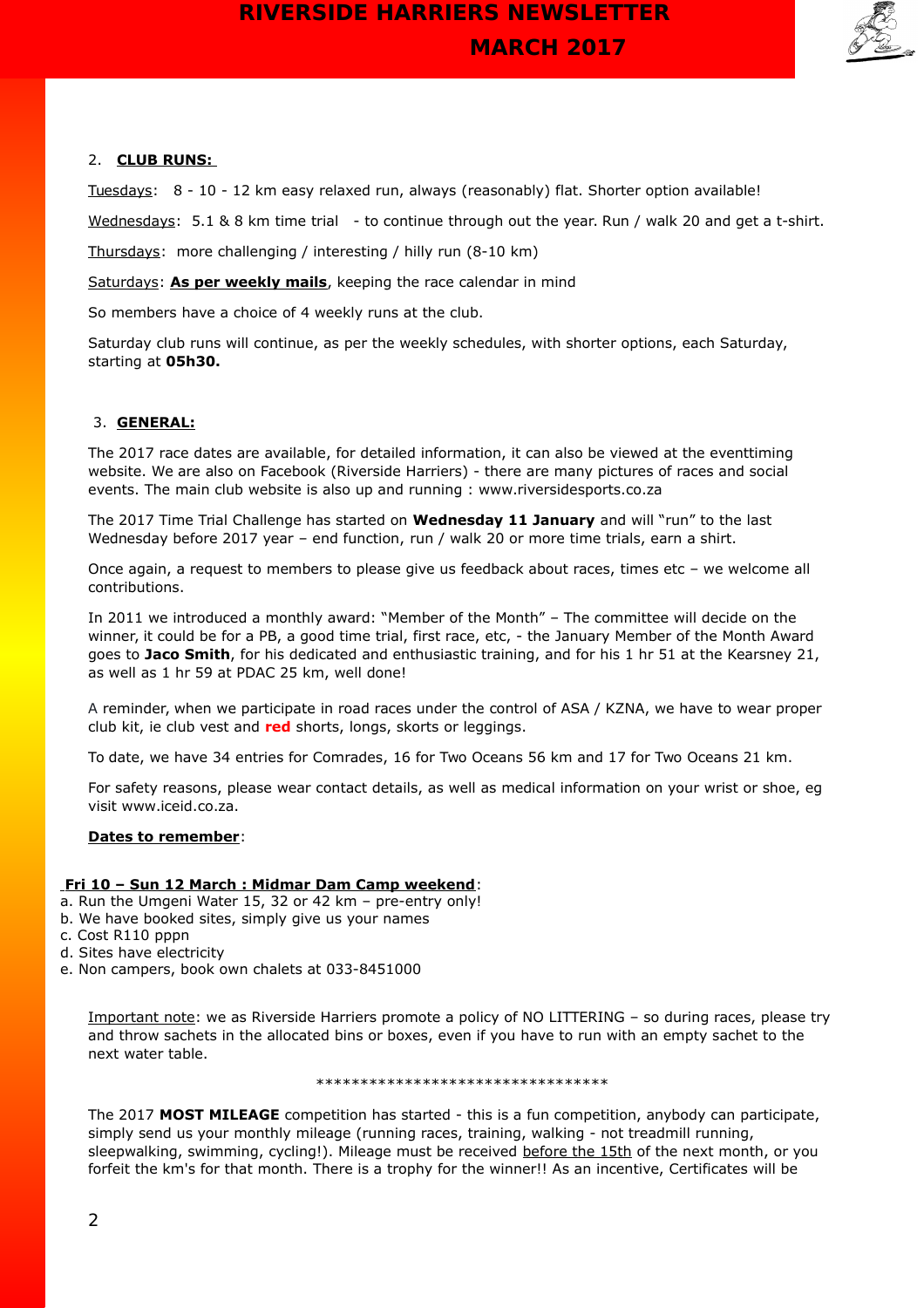

awarded to runners achieving more than 1000 km, and walkers who do more than 500 km. The 2016 winner was **Nicola Hewitt.**

| Name                   | Jan    | Total          |
|------------------------|--------|----------------|
| Jana Niehaus           | 346    | 346            |
| Ampie Niehaus          | 345    | 345            |
| Tarryn Payne           | 328    | 328            |
| Dave Elliott           | 269.9  | 269.9          |
| <b>Chris Nossek</b>    | 239    | 239            |
| Andrea Moroney         | 236    | 236            |
| Lee-Anne Steward       | 195.67 | 195.67         |
| Jaco Smith             | 187.79 | 187.79         |
| <b>Ivan Freese</b>     | 183.01 | 183.01         |
| Nicola Hewitt          | 180    | 180            |
| Clare Mangan           | 171    | 171            |
| Rob Goldman            | 163    | 163            |
| Greg Labuscagne        | 152.4  | 152.4          |
| Gale Viljoen           | 151    | 151            |
| <b>Ted Liddiatt</b>    | 149    | $\frac{1}{49}$ |
| Elsie du Buisson       | 145.7  | 145.7          |
| Margie Liddiatt        | 144    | 144            |
| Leslie Ogle            | 136.5  | 136.5          |
| Candice Jenkinson      | 136.1  | 136.1          |
| Gloria Bowles          | 133    | 133            |
| <b>Baron Combrinck</b> | 131.56 | 131.56         |
| <b>Helen Marshall</b>  | 130.34 | 130.34         |
| <b>Chantel Robins</b>  | 129.5  | 129.5          |
| Dave Nicholls (W)      | 129    | 129            |
| <b>Alison Chadwick</b> | 128    | 128            |
| Angie Potgieter        | 126    | 126            |
| Sally Goldman          | 124    | 124            |
| Jane Stott             | 114.7  | 114.7          |
| Emile Streicher        | 106    | 106            |
| Simone Liebenberg      | 104.28 | 104.28         |
| Fiona Calitz           | 102.29 | 102.29         |
| Brett ward             | 91     | 91             |
| Michelle Maharaj       | 87.13  | 87.13          |
| Chris Doorasamy        | 85     | 85             |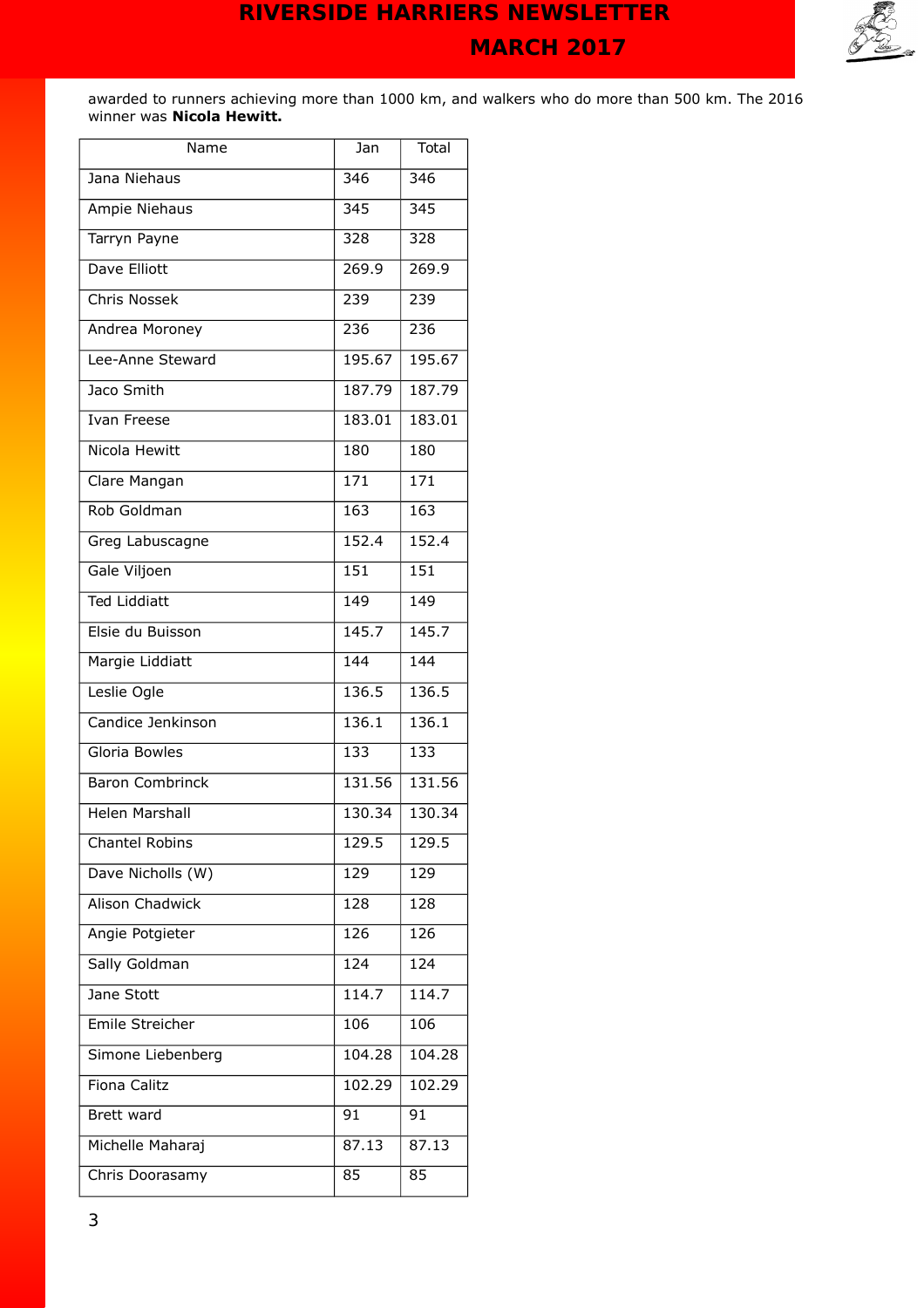**MARCH 2017** 



| Rob Scholtz          | 79    | 79    |
|----------------------|-------|-------|
| Jeff Jenkinson       | 78    | 78    |
| Tracy Blakeway(W)    | 73    | 73    |
| Barry Marshall (W)   | 68    | 68    |
| Janis Nicholls (W)   | 65    | 65    |
| Rosslyn Doorasamy    | 56    | 56    |
| Jacqui Bowles        | 52    | 52    |
| Margaret Marshall    | 52    | 52    |
| Angela Lardant       | 38.59 | 38.59 |
| Michele Lardant      | 28    | 28    |
| Sumita Ramgareeb (W) | 20    | 20    |

#### 4. **The 2017 10x10 Challenge**

To encourage members to **participate** in 10 km races, we have introduced a 10 km competition in 2010: THE 10 X 10 KM CHALLENGE - participate in these 10 nominated 10 km events, earn 2 points for participating, earn 1 point for every time you improve your previous best time, then we will have the 10 km King at the end of the competition. Everybody welcome to participate. The 2016 winner was **Brett Ward**. **Please send us your times, in case we do not get race results**.

- 1. 22 Jan : Kearsney
- 2. 19 March : Stella
- 3. 9 April : Durban City 10 km
- 4. 14 May : Starling Plumbers
- 5. 9 July : Forest Hills
- 6. 13 Aug : Supa Mama (Savages)
- 7. 10 Sept : SAPS
- 8. 8 Oct : KZN 10 Km champs
- 9. 22 Oct : Merewent

10 4 Nov : Own 10 km run - no bonus points for best times, only 2 points for taking part.

| Name              | Kear  | Stel | Stel | <b>Dbn</b> | <b>Star</b> | For | Sav | <b>SAPS</b> | <b>KZN</b> | Mere | Own | Total |
|-------------------|-------|------|------|------------|-------------|-----|-----|-------------|------------|------|-----|-------|
| Dawid Cronje      | 47:07 |      |      |            |             |     |     |             |            |      |     |       |
| Wessel Cronje     | 50:21 |      |      |            |             |     |     |             |            |      |     |       |
| Zaheera Kahn      | 58:45 |      |      |            |             |     |     |             |            |      |     |       |
| Candice Jenkinson | 66:36 |      |      |            |             |     |     |             |            |      |     |       |
| Jeff Jenkisnon    | 66:40 |      |      |            |             |     |     |             |            |      |     | 2     |
| Mandy Skye        | 67:37 |      |      |            |             |     |     |             |            |      |     |       |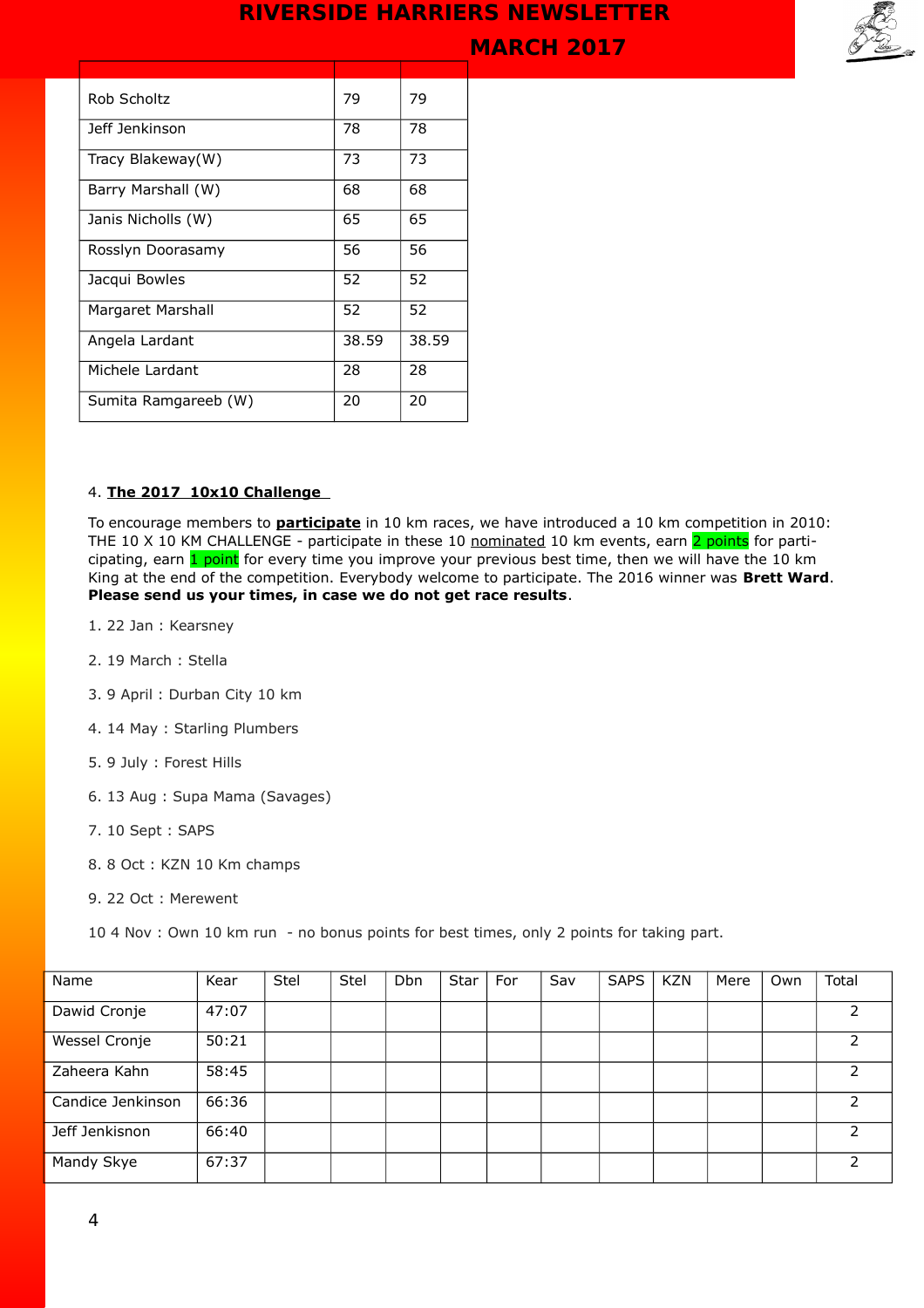# **MARCH 2017**  Clare Mangan 68:53 2 Michelle Maharaj 70:50 2 Di Cilliers 71:03 2 **Jacqui Bowles 71:27 22 22 22:27 22:27 22:27 23:27 23:27 23:27 23:27 23:27 23:27 24:27 24:27 24:27 24:27 24:27 24:27 24:27 24:27 24:27 24:27 24:27 24:27 24:27 24:27 24:27 24:27 24:27 24:27 24:27 24:27 24:27 24:27 24:27 24: Kim Robinson 21:42 2006** Brett Ward 72:07 2 Jaco v Schalkwyk 72:18 2 Emile Streicher 72:18 2 Noreen Everton 73:46 2 Margie Liddiatt 74:31 2 Ted Liddiatt 74:49 2 Claire Kotze (75:31 | | | | | | | | | | | | | 2 Jane Stott | 75:32 | | | | | | | | 2 Alison Chadwick 75:53 2 Gloria Bowles (27:19 2) 2 Helen Marshall 77:26 2 Bronwyn Kirk 77:43 2 Robin Kotze 78:08 2 Ellie Gillies 79:27 2 Fiona Calitz 80:25 2 Brent Payne 82:51 882:51 2 Michele Lardant 83:01 | | | | | | | | | | | 2 Tarryn Stubbs 84:08 84:08 2 Gale Viljoen 85:01 85:01 2 Patrick Rostenne 89:20 2 Leslie Ogle 98:07 2 Angela Lardant 100:4 5  $\overline{2}$ Elsie du Buisson 81:09 2 Sarah McVicar 84:07 2 **Juanita Sutton 98:08 2009** Tracy Blakeway 100:4 4  $\overline{2}$ Dave Nicholls 104:4 8  $\overline{2}$ Janis Nicholls 104:5 2 **RIVERSIDE HARRIERS NEWSLETTER**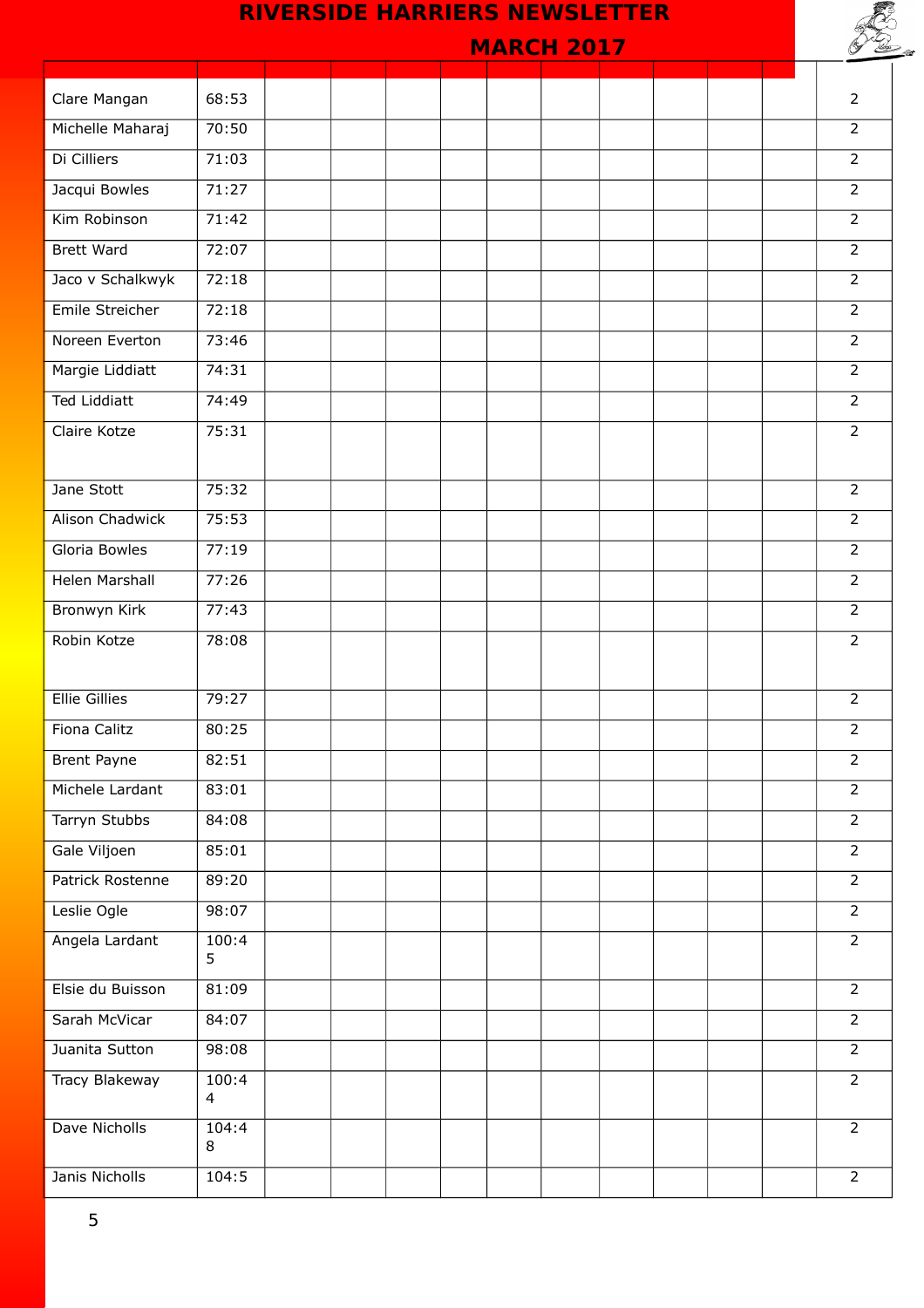

### **5. Race Results:**

## **Kearsney 10 & 21 km : 22 January 2017:**

| <b>Name</b>  | <b>Surname</b> | Time $-21$<br>km |  |
|--------------|----------------|------------------|--|
|              |                |                  |  |
| Jaco         | Smith          | 1:51:43          |  |
| Greg         | Labuscagne     | 1:51:47          |  |
| Chris        | Nossek         | 1:57:41          |  |
| Geoff        | Speirs         | 1:57:41          |  |
| Lloyd        | Broughton      | 1:58:22          |  |
| Gordon       | Truluck        | 2:01:28          |  |
| Jana         | Niehaus        | 2:04:00          |  |
| Abraham      | Niehaus        | 2:04:00          |  |
| Tarryn       | Payne          | 2:06:37          |  |
| Geraldine    | Cronje         | 2:06:38          |  |
| Johann       | Van Rooyen     | 2:12:24          |  |
| Craig        | Peacock        | 2:12:39          |  |
| Barbara      | Florence       | 2:14:19          |  |
| Ivan         | Freese         | 2:19:20          |  |
| LeeAnne      | <b>Stewart</b> | 2:21:37          |  |
| Andrea       | Moroney        | 2:22:03          |  |
| Taron        | Ridsdale       | 2:22:08          |  |
| Shan         | McClelland     | 2:41:36          |  |
| Clint        | Morgan         | 2:43:00          |  |
| Debbie       | Marshall       | 2:52:33          |  |
|              |                |                  |  |
| <b>Name</b>  | <b>Surname</b> | Time- 10 km      |  |
| Dawid        | Cronje         | 0:47:07          |  |
| Wessel       | Cronje         | 0:50:21          |  |
| Zaheera      | Khan           | 0:58:45          |  |
| Candice      | Jenkinson      | 1:06:36          |  |
| <b>Jeff</b>  | Jenkisnon      | 1:06:40          |  |
| Mandy        | Skye           | 1:07:37          |  |
| Clare        | Mangan         | 1:08:53          |  |
| Michelle     | Sukhraj        | 1:10:50          |  |
| Dianne       | Cilliers       | 1:11:03          |  |
| Jacqueline   | <b>Bowles</b>  | 1:11:27          |  |
| Kim          | Robinson       | 1:11:42          |  |
| <b>Brett</b> | Ward           | 1:12:07          |  |
| Emile        | Streicher      | 1:12:18          |  |
| Jaco         | Van Schalkwyk  | 1:12:18          |  |
| Noreen       | Everton        | 1:13:46          |  |
| Margie       | Liddiatt       | 1:14:31          |  |
| Ted          | Liddiatt       | 1:14:59          |  |
| Claire       | Kotze          | 1:15:31          |  |
| Jane         | Stott          | 1:15:32          |  |
|              |                |                  |  |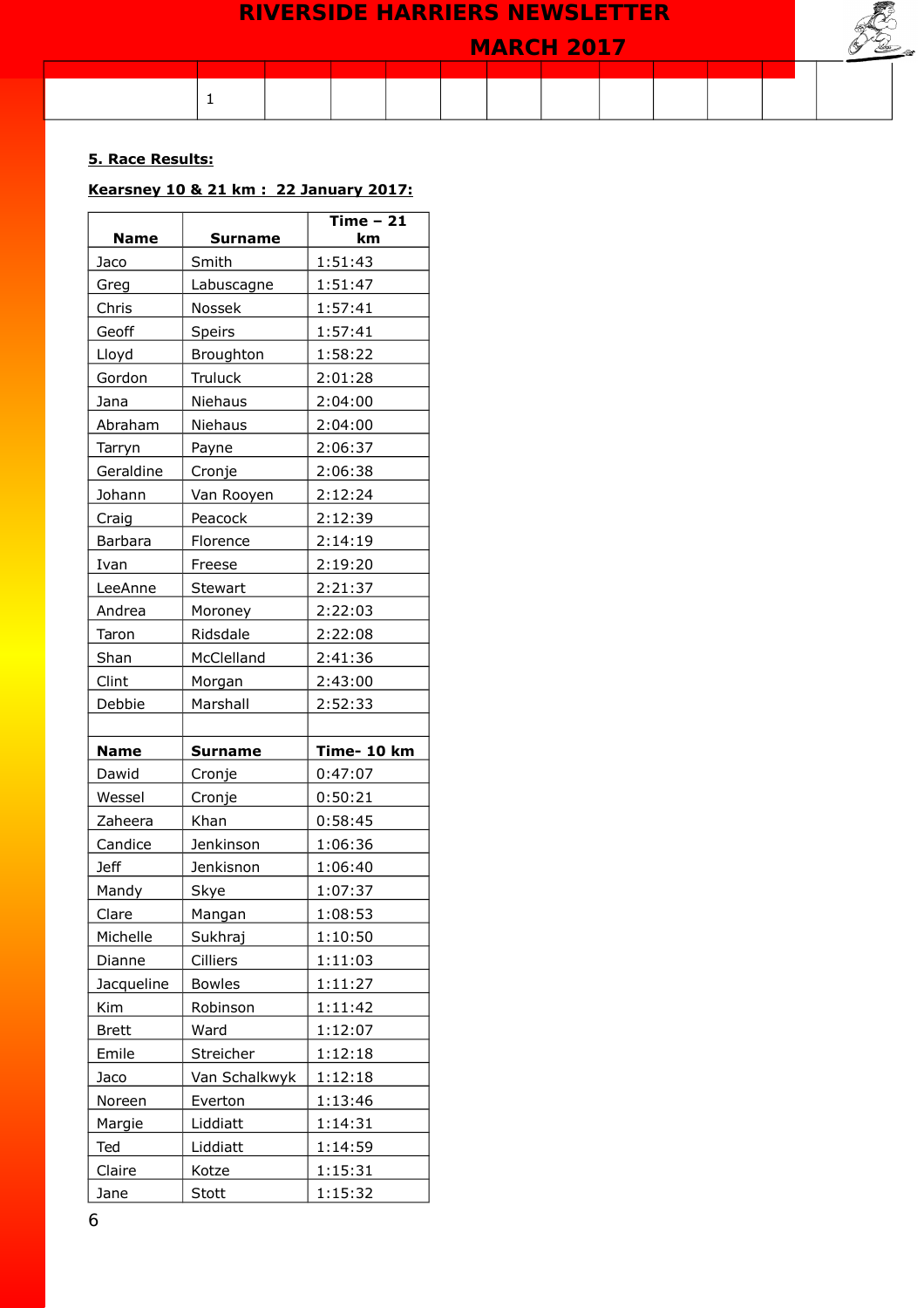



| Alison       | Chadwick      | 1:15:53 |
|--------------|---------------|---------|
| Gloria       | <b>Bowles</b> | 1:17:19 |
| Helen        | Marshall      | 1:17:26 |
| Bronwyn      | Kirk          | 1:17:43 |
| Robin        | Kotze         | 1:18:08 |
| Eleanor      | Gillies       | 1:19:27 |
| Fiona        | Calitz        | 1:20:25 |
| <b>Brent</b> | Payne         | 1:22:51 |
| Michele      | Lardant       | 1:23:01 |
| Taryn        | <b>Stubbs</b> | 1:24:08 |
| Gale         | Viljoen       | 1:25:01 |
| Patrick      | Rostenne      | 1:29:20 |
| Leslie       | Ogle          | 1:38:07 |
| Angela       | Lardant       | 1:40:45 |
| Elsie        | Du Buisson    | 1:21:09 |
| Sarah        | McVicar       | 1:24:07 |
| Juanita      | Sutton        | 1:38:08 |
| Tracy        | Blakeway      | 1:40:44 |
| Dave         | Nicholls      | 1:44:48 |
| Janis        | Nicholls      | 1:44:51 |

### **PDAC 25 km : 29 January 2017:**

| Pos  | Name    | Time              |
|------|---------|-------------------|
| 173  | 1:59:18 | Shaun Manning     |
| 179  | 1:59:38 | Jaco Smith        |
| 237  | 2:05:24 | Nicola Hewitt     |
| 367  | 2:13:59 | Gordon Truluck    |
| 390  | 2:14:54 | Stephen Heuer     |
| 391  | 2:14:54 | Chris Nossek      |
| 418  | 2:16:22 | Jana Niehaus      |
| 419  | 2:16:22 | Ampie Niehaus     |
| 438  | 2:17:32 | John McClelland   |
| 453  | 2:18:07 | Caron Botha       |
| 473  | 2:19:29 | Tarryn Payne      |
| 488  | 2:20:23 | Geraldine Cronje  |
| 558  | 2:23:36 | Lawerence Avis    |
| 575  | 2:24:31 | Alex Jones        |
| 587  | 2:25:14 | Pamela Jones      |
| 668  | 2:29:16 | Leigh McKenna     |
| 700  | 2:30:38 | Craig Peacock     |
| 722  | 2:32:05 | Andrea Moroney    |
| 736  | 2:32:47 | Lee-Anne Stewart  |
| 743  | 2:33:06 | Angie Potgieter   |
| 822  | 2:37:50 | Simone Liebenberg |
| 888  | 2:42:22 | Taron Ridsdale    |
| 1060 | 2:58:11 | Ted Liddiati      |
| 1081 | 3:00:57 | Margie Liddiatt   |
| 1128 | 3:07:29 | Debbie Marshall   |
| 1133 | 3:09:11 | Clinton Morgan    |
| 1161 | 3:15:55 | Elsie Du Buisson  |
| 1222 | 3:41:16 | Dave Nicholls     |
|      |         |                   |

There were 1255 finishers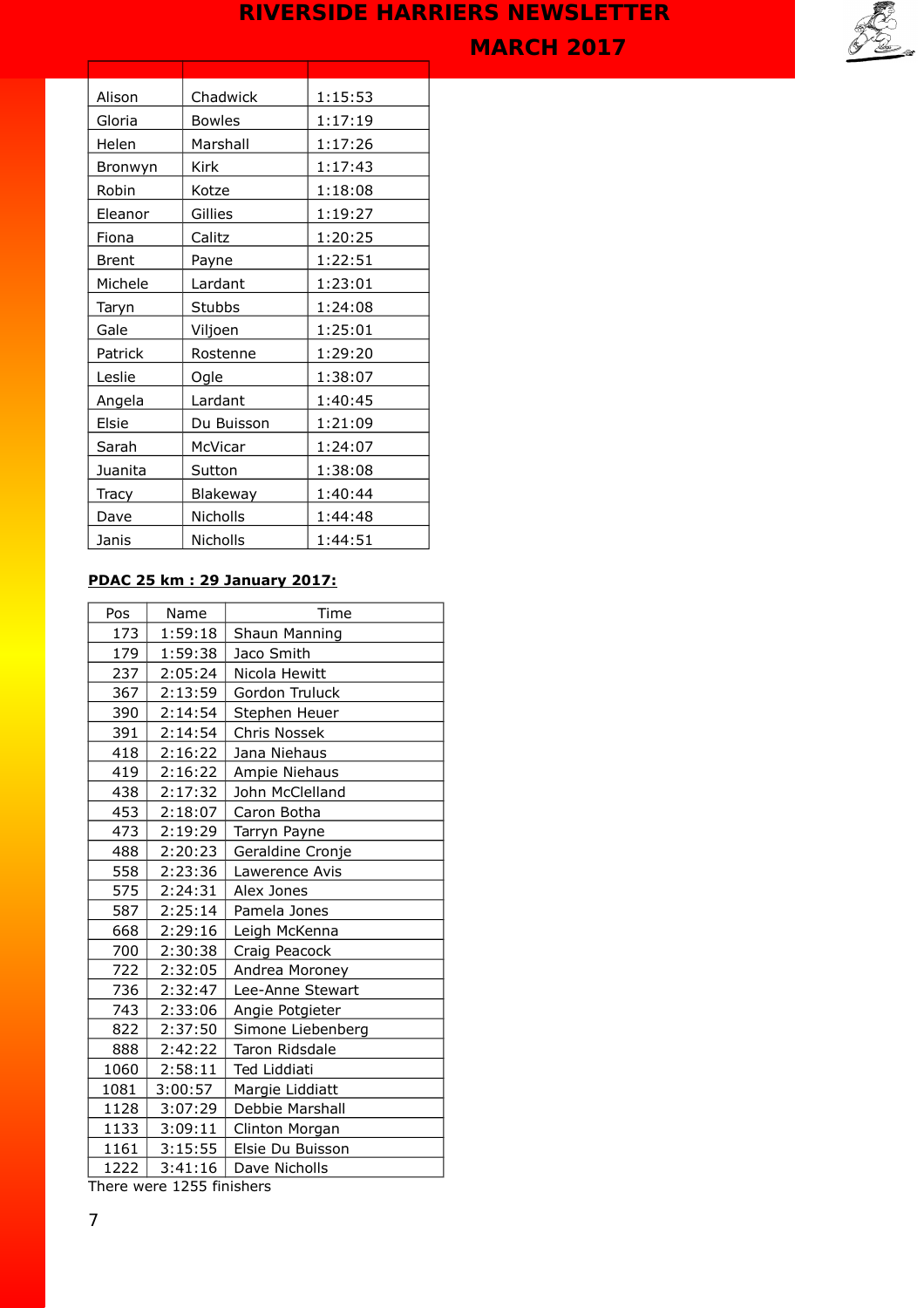

### **Hillcrest 21 km : 12 February 2017:**

| Time    | Name                     |
|---------|--------------------------|
| 1:41:09 | <b>Geoffrey Speirs</b>   |
| 1:50:47 | <b>Lloyd Broughton</b>   |
| 1:51:14 | <b>Nicola Hewitt</b>     |
| 1:53:14 | <b>Chris Nossek</b>      |
| 1:53:18 | <b>Nicholas Tingle</b>   |
| 1:59:35 | <b>Craig Peacock</b>     |
| 1:59:45 | <b>Caron Botha</b>       |
| 2:05:09 | Lynda Hoppe              |
| 2:05:46 | <b>Chantel Robins</b>    |
| 2:06:14 | <b>Bruce Anderson</b>    |
| 2:10:44 | <b>Andrea Moroney</b>    |
| 2:13:33 | <b>Baron Combrinck</b>   |
| 2:15:11 | Asanda Sigodi            |
| 2:18:49 | <b>Jacqueline Bowles</b> |
| 2:19:03 | <b>Barbara Florence</b>  |
| 2:21:11 | <b>Dianne Cilliers</b>   |
| 2:27:10 | <b>Ted Liddiatt</b>      |
| 2:29:34 | <b>Shan Mcclelland</b>   |
| 2:30:35 | Noreen Everton           |
| 2:31:43 | <b>Gloria Bowles</b>     |
| 2:32:49 | <b>Helen Marshall</b>    |
| 2:36:34 | <b>Margie Bailing</b>    |
| 2:39:03 | <b>Bronwyn Kirk</b>      |
| 2:39:34 | Robin Kotze              |
| 2:40:26 | <b>Claire Kotze</b>      |
| 2:40:27 | <b>Eleanor Gillies</b>   |
| 2:49:11 | <b>Fiona Calitz</b>      |
| 2:49:30 | <b>Elsie Du Buisson</b>  |
| 2:50:06 | <b>Sally Goldman</b>     |
| 2:52:14 | <b>Taryn Stubbs</b>      |
| 3:12:04 | Juanita Sutton           |
| 3:14:28 | <b>Dave Nicholls</b>     |
| 3:19:35 | Sumita Ramgareeb         |

## **Hillcrest 42 km : 12 February 2017:**

| <b>Time</b> | <b>Name</b>             |
|-------------|-------------------------|
| 3:26:43     | <b>Andries Nkuna</b>    |
| 3:49:20     | <b>Shaun Manning</b>    |
| 3:55:44     | <b>Greg Labuscagne</b>  |
| 3:58:33     | Jana Niehaus            |
| 3:58:33     | <b>Ampie Niehaus</b>    |
| 3:59:00     | <b>Tarryn Lee Payne</b> |
| 4:09:31     | <b>Amylyn Kyle</b>      |
| 4:09:48     | <b>David Elliott</b>    |
| 4:11:24     | <b>Rob Goldman</b>      |
| 4:15:07     | <b>Geraldine Cronje</b> |
| 4:35:51     | <b>John Mcclelland</b>  |
| 4:54:35     | Lee-anne Stewart        |
| 5:03:57     | Taron Ridsdale          |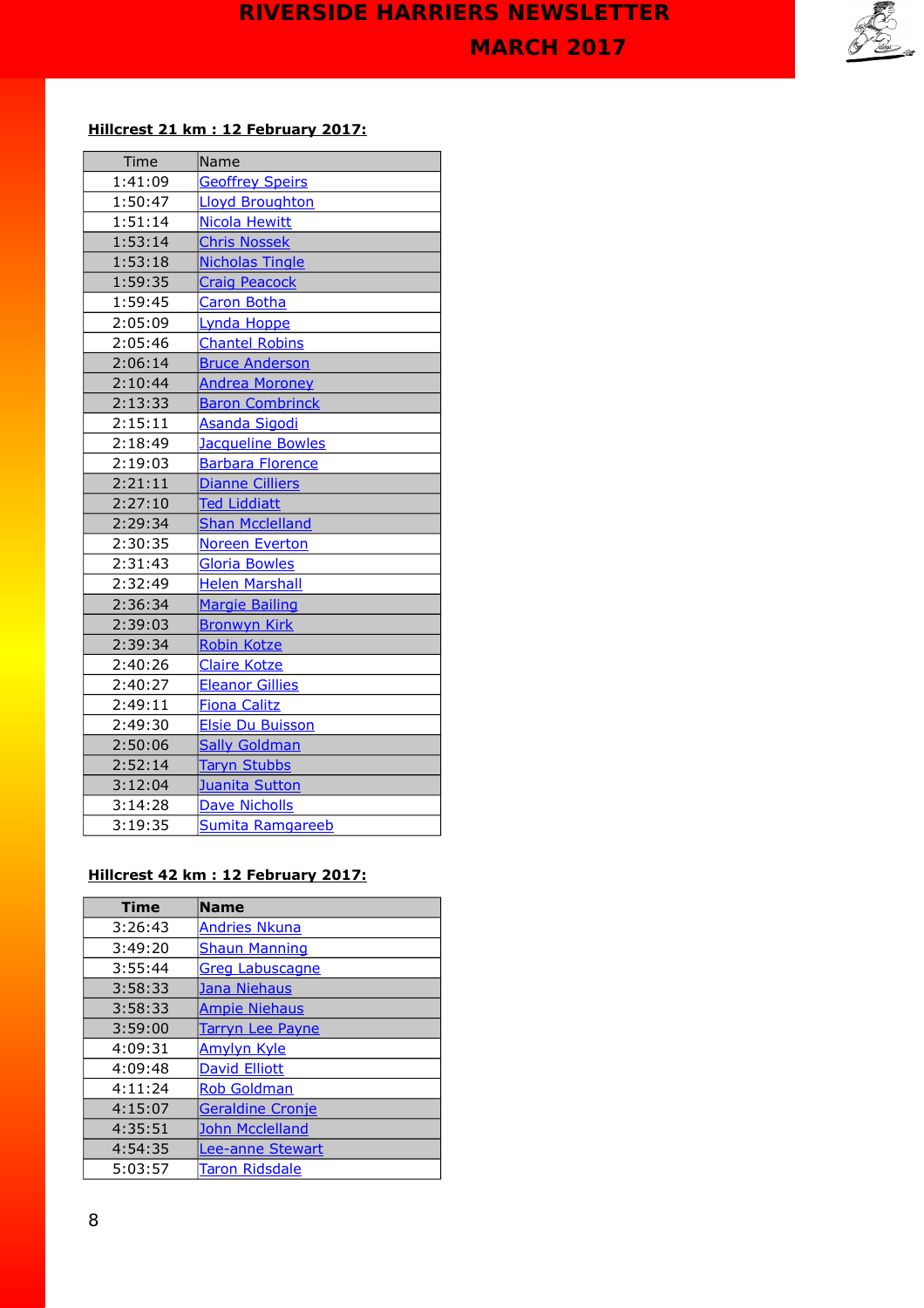

#### **6. RUNNERS CORNER:**

This month**, Dale Johnson** has volunteered some more wise and motivational words **:** 

- 1. If everything is under control, you are going too slow.
- 2. Few women admit their age, fewer men act it.
- 3. Enjoy yourself. These are "the good old days" you are going to miss in the years ahead.

Welcome to new members **Jeff Jenkinson, Leigh Mckenna, Cari Dickerson, Alexandra Jones, Steve Heuer, Arden Wessels, Sarah Malherbe, Bhavna Makka, Janie Mamarot, Michel Pearce, Ayathola Mdlalose, Mazda Makhaye, Ntsakisi Malabie, Sasha Hagens, Andre Slabber –** we trust you will enjoy your running and walking with us,

On a perfect running morning, Sunday 22 January, we had a huge (58!) turnout at the tough Kearsney 10 and 21 km race, where the 10 km was also our first leg of the 2017 10  $\times$  10 km Challenge.

**Jaco Smith** and **Greg Labuscagne** were out first 21 km finishers, in a quick 1 hr 51, with **Chris Nossek** and **Geoff Speirs** also dipping below 2 hours, to finish in 1 hr 57. **Lloyd Boughton** ran his first race in our colours (1 hr 58), with **Gordon Truluck** next in 2 hr 01. **Jana** and **Ampie Niehaus** finished in 2 hr 04, with **Tarryn Payne** and **Geraldine Cronje** behind them in 2 hr 06. **Johann van Rooyen** and **Craig Peacock** finished next, in 2 hr 12, followed by **Barbara Florence** (2 hr 14), **Ivan Freese** (2 hr T19), **Lee-Anne Steward** (2 hr 21), **Andrea Moroney** (no contact lenses) and **Taron Ridsdale** (2 hr 22**), Shan McClelland** (2 hr 41), **Clint Morgan** (2 hr 43) and **Debbie Marshall** (2 hr 52).

The 10 km, first leg of the  $10 \times 10$  km Challenge, was an interesting race, some went fast, some went (deliberately?!) slow, to be able to score bonus points in future races! Our first runner, a new member, a Junior member, was **Dawid Cronje**, in a brisk 47:07! Next was his dad, **Wessel**, in 50:21. **Zaheera Kahn** also dipped below 60 minutes and finished in 58:45, followed by **Candice Jenkinson** and hubby **Jeff** (new member!) in 66:40. Next to finish was **Mandy Skye, Clare Mangan, Michelle Maharaj, Di Cilliers, Jacqui Bowles, Kim Robinson**, defending champion **Brett Ward**, with his support team **Jaco van Schalkwyk** and **Emile Streicher, Noreen Everton, Ted** and **Margie Liddiatt, Claire Kotze, Jane Stott, Alison Chadwick, Gloria Bowles, Helen Marshall, Bronwyn Kirk, Robin Kotze, Ellie Gillies, Fiona Calitz, Brent Payne, Michele Lardant, Taryn Stubbs, Gale Viljoen, Patrick Rostenne** (who took it very easy!), **Leslie Ogle, Angela lardant, Elsie du Buisson, Sarah McVicar, Juanita Sutton, Tracy Blakeway, Dave and Janis Nicholls** – well done to all the finishers!

About 8 of our members won lucky draws, but were not there to claim it, the lucky ones however were **Greg Labuscagne** and **Emile Streicher**.

Congratulations to **Michele Lardant**, who recently got engaged!

Friday 27 January was a typically hot and humid afternoon, yet several of us supported the CPF Charity run from Crusaders – seen at the run were **Brent** and **Taryn Payne, Clare Mangan, Emile Streicher, Taryn Mundell, Lee-Anne Steward, Sally Botha, Kim Robinson, Dave Berry** and **Philippa Charnaud**.

The next race was the popular PDAC 25 km, from Waterfall to Lahee park in Pinetown, on Sunday 29 January – we again had a great turnout! Our first runner was **Shaun Manning**, in 1 hr 59, with **Jaco Smith** close behind, also in 1 hr 59. **Nicola Hewitt** made it look so easy and finished in 2 hr 05, with **Gordon Truluck** next in 2 hr 13. Next to finish were **Chris Nossek** and **Steve Heuer** (2 hr 14), **Ampie**  and **Jana Niehaus** (2 hr 16), **John McClelland** (2 hr 17), **Caron Botha** (2 hr 18), **Tarryn Payne** (2 hr 19), **Geraldine Cronje** (2 hr 20), **Lawrence Avis** (2 hr 23), **Alex Jones**, her first race in our colours (2 hr 24**), Pam Jones** (2 hr 25**), Ivan Freese** (2 hr 27), **Craig Peacock**, in his first 25 km race (2 hr 29), **Andrea Moroney** (2 hr 31), **Angie Potgieter** and **Lee-Anne Steward** (2 hr 33), **Simone Liebenberg** (2 hr 37), **Taron Ridsdale** (2 hr 41), **Lesley Slade**, in her first 25 km race (2 hr 42), **Ted Liddiatt** (2 hr 57), **Krystel Terblanche** and **Margie Liddiatt** (3 hr 00), **Debbie Marshall** (3 hr 06), **Clint Morgan** with his wife Kelly (3 hr 07), Elsie du Buisson (3 hr 13 - podium finish, 3<sup>rd</sup> lady walker!), and Dave **Nicholl**s (3 hr 39). It was a great morning, well done to all the finishers!

We wish **Rose Whittington** a speedy recovery, after her recent knee surgery. We hope to see you back on the road soon!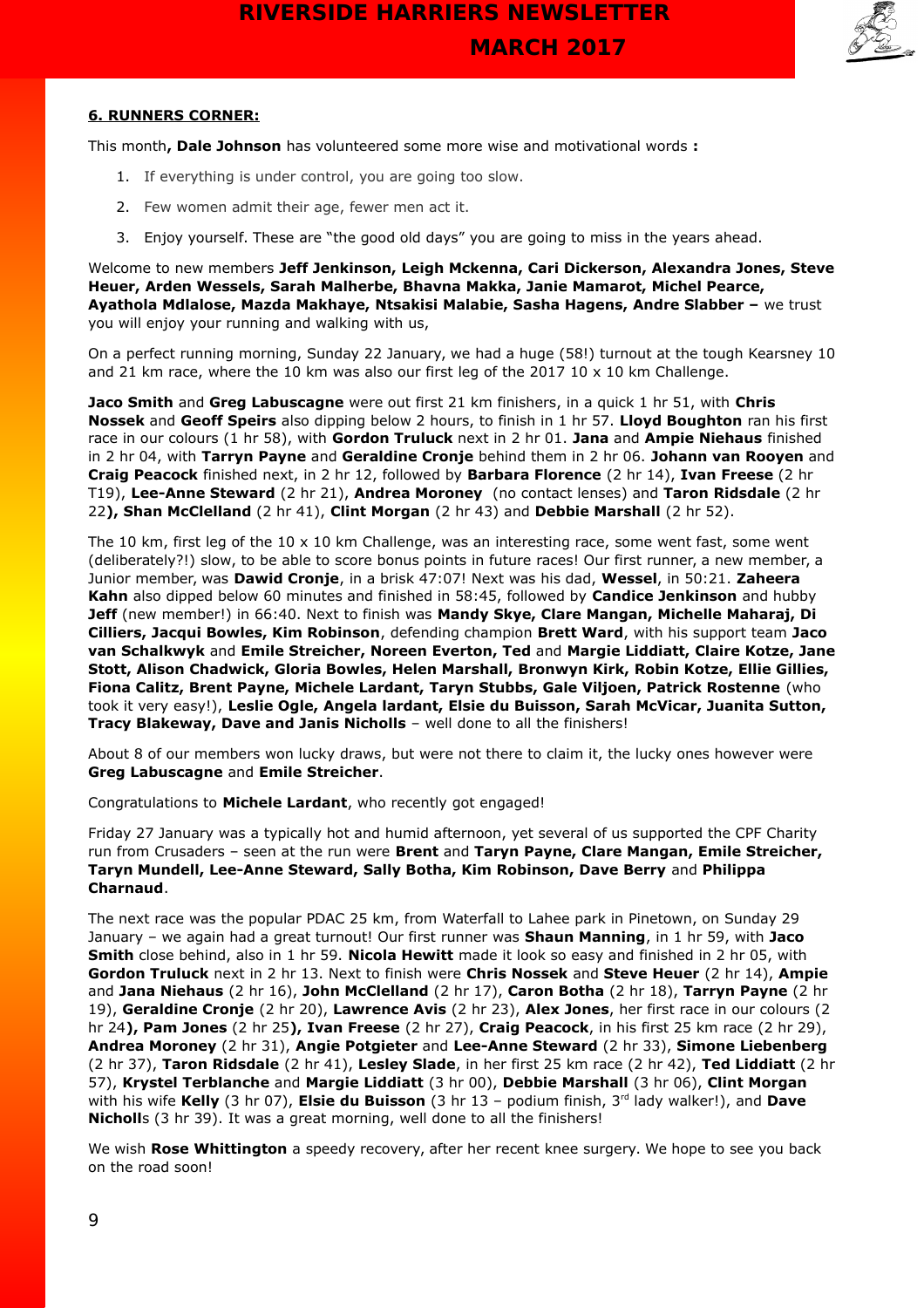

On Tuesday 31 January, **Wayne Holroyd**, Physiotherapist and National athlete, gave a very interesting talk about training, increased training / workload, injury management, injury prevention, running and walking techniques etc...., we all though our sport was so simple!

It was good to see **Scott Couper** back at a time trial, after his freak accident while running last year.

On an overcast, hot and humid Sunday 5 February, many of us lined up for the Sydenham 16 and 32 km route, where PB's are out of the question, but where you know have you done a good training run / walk once finished! Spotted doing the 16 km were **Wessel Cronje, Greg Labuscagne** (1 hr 19), **Lloyd Broughton** (1 hr 28), **Angie Potgieter** (1 hr 42), **Clare Mangan** (1 hr 47**), Emile Streicher** and **Jaco van Schalkwyk** (1hr 49), **Krystel Terblanche** (1 hr 50), **Michelle Maharaj** (1 hr 52), **Jacqui Bowles** (1 hr 53), **Ted Liddiatt** (1 hr 56), **Jane Stott** (1 hr 57), **Noreen Everton** (1 hr 58), **Gloria Bowles** (1 hr 59), **Margie Liddiatt, Candice** and **Jeff Jenkinson**, his first race in our colours (2 hr 00), **Bronwyn Kirk** (2 hr 02), **Helen Marshall** (2 hr 07), **Elsie du Buisson** (2 hr 10**), Gale Viljoen** (2 hr 10), **Patrick Rostenne** (2 hr 20), finishing with a huge blister, **Dave Nicholls** (2 hr 26), **Neela Naidoo** (2 hr 34) and **Tracy Blakeway** (2 hr 40).

**Andries Nkuna** had a great run and was our first 32 km runner, in 2 hr 42, with **Jaco Smith** next in 3 hr 00. **Nicholus Mhlengana** finished in 3 hr 20, followed by **Chris Nossek** and **Steve Heuer** in 3 hr 21 and **Lee-Anne Steward** (3 hr 37). Thank goodness for the very welcome rain about an hour into the race, to cool us down a bit. Well done to all the finishers!

Many of our members were spotted at the Midmar Mile, where several also took part in the Ironman Biathlon event, where the combined times for Comrades 2016 and Midmar 2017 were used – seen at the dam (apologies if we miss somebody out) were **Dale Johnson, Greg Labuscagne, Shan McClelland, Debbie Marshall, Neil Gibb, Maxine Stobart, Pam Jones, Lesley Slade, Bruce Anderson** and **Caron Botha.**

On Sunday 12 February, we again had a good turnout at the popular Hillcrest 21 and 42 km - in the 21 km, **Geoff Speirs** was our first runner, in 1 hr 41, with **Lloyd Broughton, Nicola Hewitt, Chris Nossek, Nick Tingle, Craig Peacock** and **Caron Botha** all dipping below 2 hours**. Lynda Hoppe** was next (2 hr 05), and it was good to see **Chantel Robins** back on the road, after a long injury lay-off. **Bruce Anderson** was next, in 2 hr 06, followed by **Andrea Moroney, Baron Combrinck, Asanda Sigodi**, with **Jacqui Bowles** completing her first half-marathon (2 hr 18). **Barbara Florence** is coming back from injury and finished in 2 hr 19, followed by **Di Cilliers, Ted Liddiatt, Shan McClelland, Noreen Everton, Gloria Bowles** (first half marathon, 2 hr 31), **Helen Marshall, Margie Liddiatt, Bronwyn Kirk, Robin** and **Claire Kotze, Ellie Gillies, Elsie du Buisson, Sally Goldman, Taryn Stubbs, Juanita Sutton, Dave Nicholls** and **Sumita Ramgareeb.**

**Andries Nkuna** was our first marathon finisher, in a great time of 3 hr 26, with **Shaun Manning** next, in 3 hr 49. **Greg Labuscagne** finished in a PB of 3 hr 55, with **Ampie** and **Jana Niehaus** and **Tarryn Payne** all dipping below 4 hours. **Amylyn Kyle** and **Dave Elliott** finished in 4 hr 09, with **Rob Goldman** making a return to distance running (4 hr 11), followed by **Geraldine Cronje, John McClelland, Leeanne Steward** and **Taron Ridsdale.** Well done to all the finishers, and a special thanks to **Craig Peacock, Andrea Moroney** and **Greg Labuscagne** for helping with the club tent.

On Wednesday 15 February, we hosted our Valentines Time Trial, where we ran / walked, in teams of 2, with no watches – the teams whose combined finish times were closest to the predicted times, would win – easy! Brothers **Whittington, Dick** and **Jono**, were 3rd, 12 seconds off their predicted times, **Mandy Skye and Simone Liebenberg** were 2<sup>nd</sup>, 10 seconds off, with **Andre Slabber** and **Asanda Sigodi** our winners, only 1 second off! Lucky draw prizes went to **Rob Goldman, Lynn Wallis, Helen Marshall** and **Taron Ridsdale**. Thanks to **Heather Speirs, Leslie Ogle** and **Craig Speirs for** the time -keeping and the calculations, no easy job! Finally, a sincere thanks to everybody who donated goodies towards the prizes, some which were used for the charity lucky draws.

Congratulations to **Wessel Cronje** (10<sup>th</sup>) and his son **Dawid** (1<sup>st</sup>) on finishing the Duzi canoe marathon!

Several members were seen at the Zabalaza race at Cato Ridge, on Sunday 19 February.

On Wednesday 22 February, we held our AGM, we welcome **Rose Whittington** onto the committee!

\*\*\*\*\*\*\*\*\*\*\*\*\*\*\*\*\*\*\*\*\*\*\*\*\*\*\*\*\*\*\*\*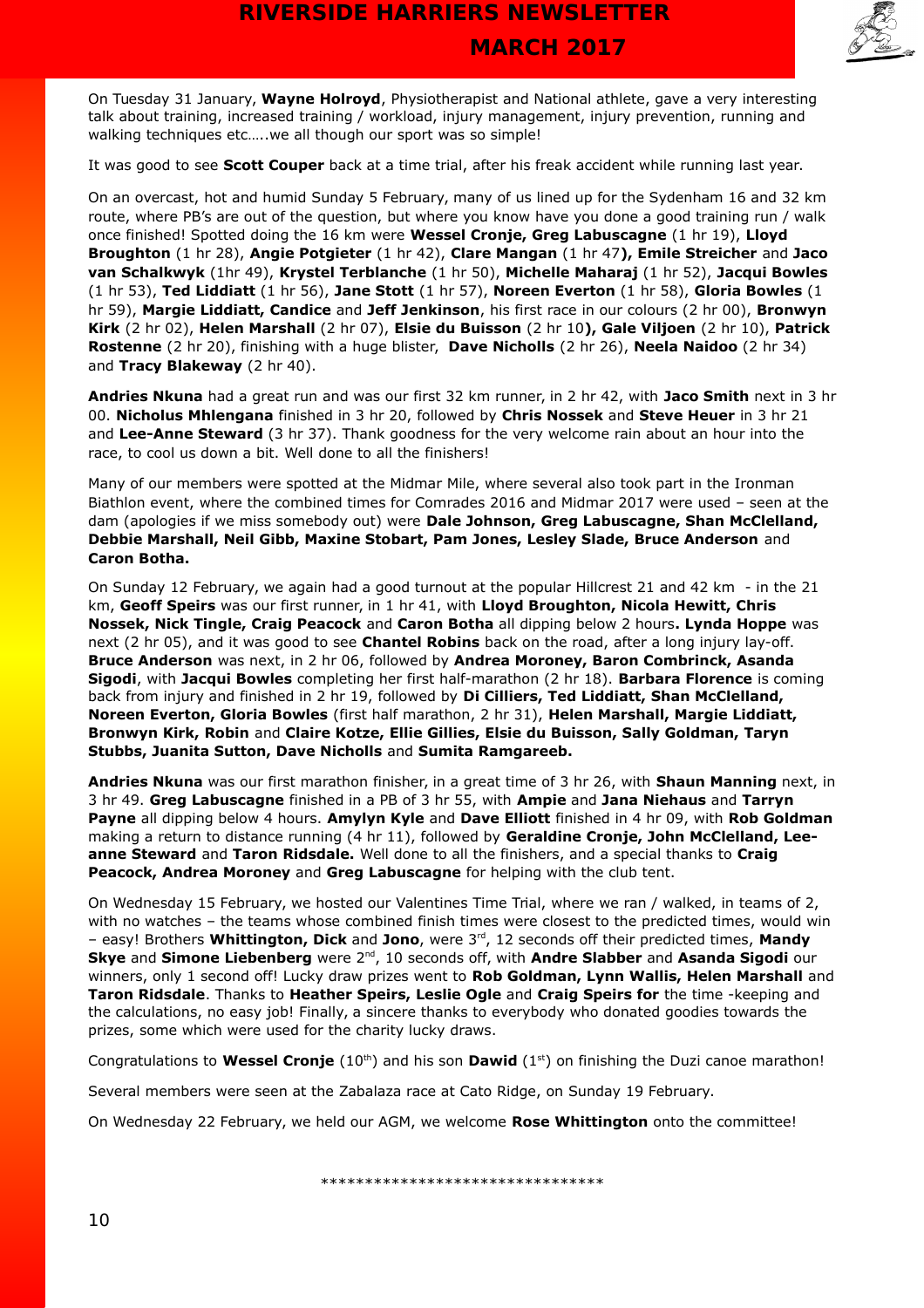

#### **7. Walkers/ Intermediate Group - News Letter**

#### **FEBRUARY 2017**

One month down and training has been going well.

The group has grown again with 7 new members and our chairlady, Clare, popping in to join us on the odd run. We even have three previous Comrades runners that have joined the group to get fit. Nice mileage was done during the month with some new and interesting routes. We even managed to do a good hill training route, thanks to Fiona, one Saturday morning. Thanks also to Keith who drove ahead of us to make sure we had water and sweets………

A nice group of 22 from Walkers / Intermediate took part at Kearsney. As usual the route was tough but there were a few surprises in the group that finished very strong and better than last year.

The Monday night exercise group has been having lots of fun. We may not be gym bunnies but those attending are there getting stronger and having a good work out.. Bear crawls……. Drum rolling………

Congrats to our only two walkers Elsie and Dave who braved the PDAC 25km

Unfortunately I could not make Sparkport this year as I had unexpected guests but the group was once again well represented by a turn out of 14. I must commend the runners on maintaining a good comfortable pace of 7 min / km. Well done to those who did it for the first time as well. It is a toughie but you now have it on your done list. I will commend Bronwyn for taking 20 min off her time from last year. – Well done, training the way you have has definitely paid off..

We had a short walk on Tuesday 7<sup>th</sup> Feb that ended up back at the main club house with drinks and snacks and a BIG 70 Happy Birthday to Dave Nicols.

The target of 35min for your time trial has been a good challenge and there are a lot of you who have managed to get under 35. The target now moves to 34min…………you have until mid March to get there. Lets get under that number!!!!! Those of you who have managed to get to 31 and under 30 -----**awesome**……**Keep it going !!!!**

Congrats to all who took part in the Hillcrest 21km. It was very hot out there and a few of you had issues on the race ( no names and no details J) But all in all a good run. Well done to Gloria and Jax on their first 21km. Target of 2.30 was touched but only one runner managed to get under it. Hopefully we will have quite a few of you who are hovering on 2.30ish to get under it at PMB.

We will have a good long training run this weekend  $18<sup>th</sup>$  with a twist for those of you not wanting to run and fetch.

Good luck to all for PMB and Midmar.

REMEMBER – NO PAIN - NO GAIN.

That's it for now. Good walking / running to all of you and see you all on the road.!!! Blessings to you all Les

\*\*\*\*\*\*\*\*\*\*\*\*\*\*\*\*\*\*\*\*\*\*\*\*\*\*\*\*\*\*\*\*\*\*\*\*

#### **8. Back in Time:**

**This month 1 year ago:**

**Andries Nkuna** Completed the Kearsney 21 km in 1 hr 47.

The Kearsney 21 km was **Nic Tingle's** first race in our colours.

**Terri Atkinson** was our first runner in Sydenham 32 km, in 2 hr 57.

**Geoff Speirs** was our first 21 km runner at Hillcrest, in 1 hr 42, while **Nicola Hewitt** and **Andries Nkuna** completed the marathon in 3 hr 38.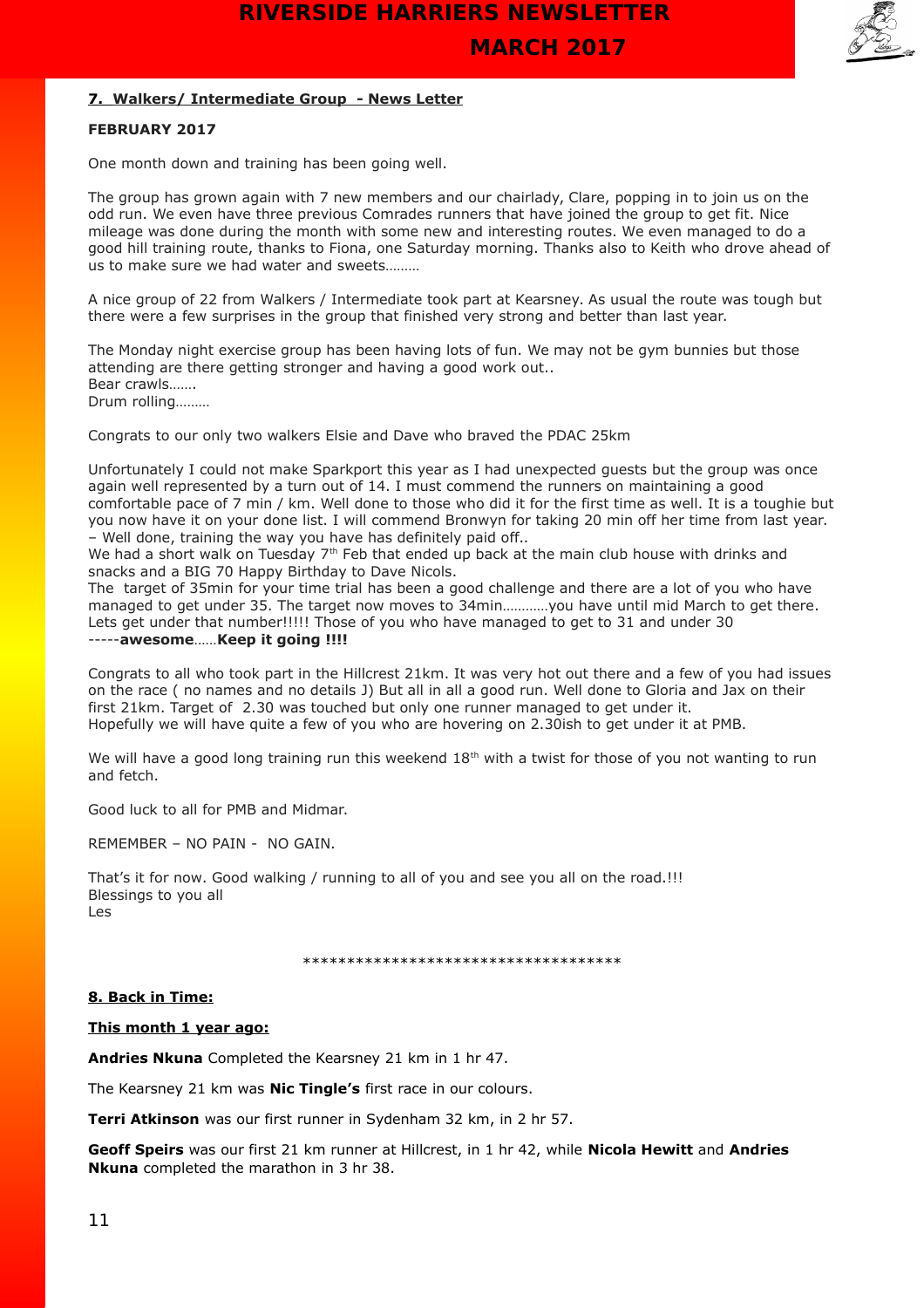

#### **This month 5 years ago:**

In 2012 we had 7 members completing Kearsney 10 km (in 2017 we had 39!)

**Clare Mangan** was our first runner in Kearsney 10 km (59:34), while **Gordon Truluck** was our first 21 km runner (1 hr 58).

**Maureen Slack** was our first runner at PDAC 25 km, in 1 hr 51.

**Kevin Keddie** completed the Hillcrest marathon (his 2<sup>nd</sup> marathon) in 3 hr 45.

#### **This month 10 years ago:**

**Nigel Sherriff** ran the fastest 5 km year to date (20:15), with **Dale Jonson** next (23:43).

We had 9 finishers in the PDAC 25 km, with **Ant Borstlap** our first runner (2 hr 24).

#### **This month 15 years ago:**

**Emile Streicher** eventually managed to finish Midmar Mile, in (for him) a fast 58:14.

**Chris Maud** (++) was our first runner at PDAC 25 km, in 1 hr 47, with **Maureen Slack** next, in 1 hr 51.

**Patrick Rostenne** also dipped below 2 hours for PDAC 25 km.

#### **This month 20 years ago:**

**Greg Lock** completed the 8 km time trial in 30:22, and followed this up with Besemax (Hillcrest) marathon time of 3 hr 01.

Current members who also completed Hillcrest marathon in 1997:

 **Craig Speirs** – 3 hr 34  **Patrick Rostenne** – 3 hr 40 **Rob Goldman** – 3 hr 41

\*\*\*\*\*\*\*\*\*\*\*\*\*\*\*\*\*\*\*\*\*\*\*\*\*\*\*\*\*\*\*\*\*

#### **9. Mail received:**

So the Kearsney 21km is still the worsterer run, but this time I ran it blind. Due to a dodgy eye infection I ran without contact lenses which means I was effectively as blind as a bat. I was hoping to be able to tie myself to one of my fellow runners and run assisted, but, since my eye looked like I had done two rounds with Mike Tyson, nobody wanted to come near me - and they all bolted at the start gun. Happily I was pointed in the right direction and managed to follow the shapes of the other runners, avoiding white lines and cliff edges. Fortunately the people of Hillcrest pay their rates, as there were no potholes to fall down either. So I trundled along, smiling like Stevie Wonder, blissfully not realising I was on a hill until I stopped breathing. On the last biaatch hill I was so kaput that I decided to have a walk - and then realised I already WAS walking! Haha. Finished the race with someone who sounded like **Taron Ridsdale** (but used langauage like **Chantel Robins**). I decided to go and look up my finish time from 2016 - it must have been really bad as I didn't even write it down. But I did notice that my mileage last January was almost twice what it is this January. Oops! So for that reason, Kearsney retains it's status as wake up call for the race season - and I get to ramp up my mileage (and hill work and speedwork). The comeback continues. Well done to the Riverside harriers team for some great times, especially **Greg Labuscagne, Jaco Smith, John McClelland** and **Craig Peacock**. You guys rock! Finally, it ALMOST snowed, cos I actually saw **Jaco van Schalkwyk** in running gear (does anyone know if he ran???).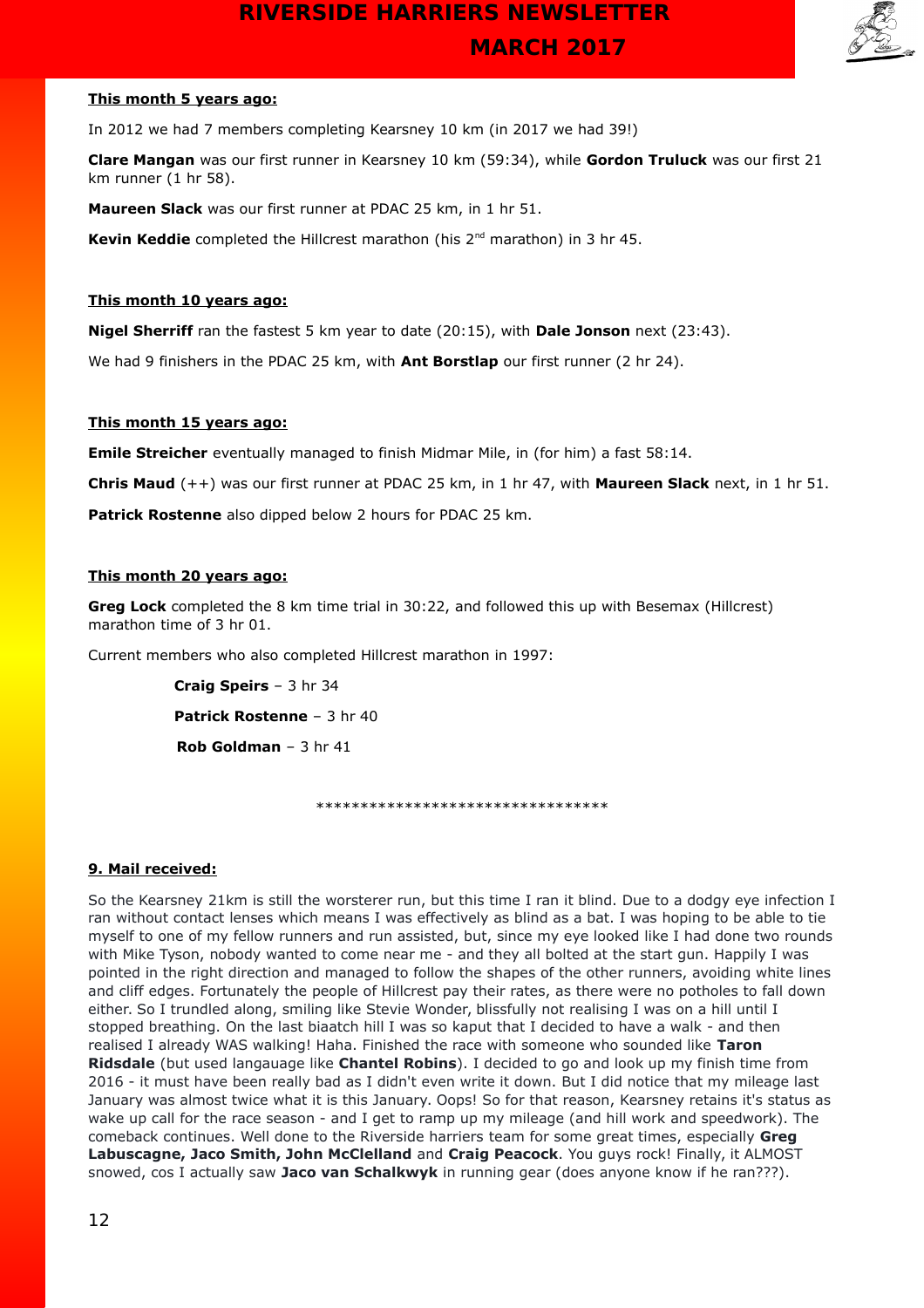

Andrea Moroney

#### \*\*\*\*\*\*\*\*\*\*\*\*\*\*\*\*\*\*\*\*\*\*\*\*\*\*\*\*\*\*\*\*

Thank you Riverside Harriers for the fun Valentine's run this evening! Was great to win a prize..... thanks to **Simone Liebenberg** for being my partner in crime ! Mandy Skye

\*\*\*\*\*\*\*\*\*\*\*\*\*\*\*\*\*\*\*\*\*\*\*\*\*\*\*\*\*\*\*\*\*

#### **10. Interview:**

This month we speak to **Juanita Sutton** :

**1. Where were you born?** Cape Town

**2. Where did you matriculate**? Cape Town

**3. Family?** Two daughters one son, all married and three granddaughters

**4. Did you participate in sport at school?** Yes Athletics – mainly relay

**5. What are your personal sporting highlights?** Completing two London Marathons and the Brighton Marathon. 116 kay walk in Spain – The Camino what an experience. As well as quite a few 50 kay walks around SA.

**6. What are your future sporting ambitions?** To keep going LOL!!

**7. Why do you run?** I started walking after my husband passed away. The kids decided that I had to keep busy and today they regret the suggestion as I am never home.

"They bought me a sleeping bag as a birthday gift because I was like a gypsey!"

**8. How long have you been a member of Glenwood / Riverside Harriers?** One Year. My first visit to Riverside was a 'tag along" with Fiona and Keith on your Valentine's Walk last year.

9**. What does the club mean to you?** Awesome Friends I now have a new family and our Awesome Coach.

**10. Profession?** Accounting with Shipping Company

11. Other sporting activities? Played league badminton in my younger days...

**12. Hobbies & interests?** Spoiling grandkids watching sport and reading when I have the time

13. Any disappointments in sport? Oh how I remember when doing the Loskop Ultra I was forced on the Sweeper Bus. I remember the words so well "tannie klim op die bus", and I really put up a fight.

**14. Message for newcomers to running / walking?** 13 years ago walking saved my life and I have not looked back. I have made the most amazing friends, join a running club and see the world!!!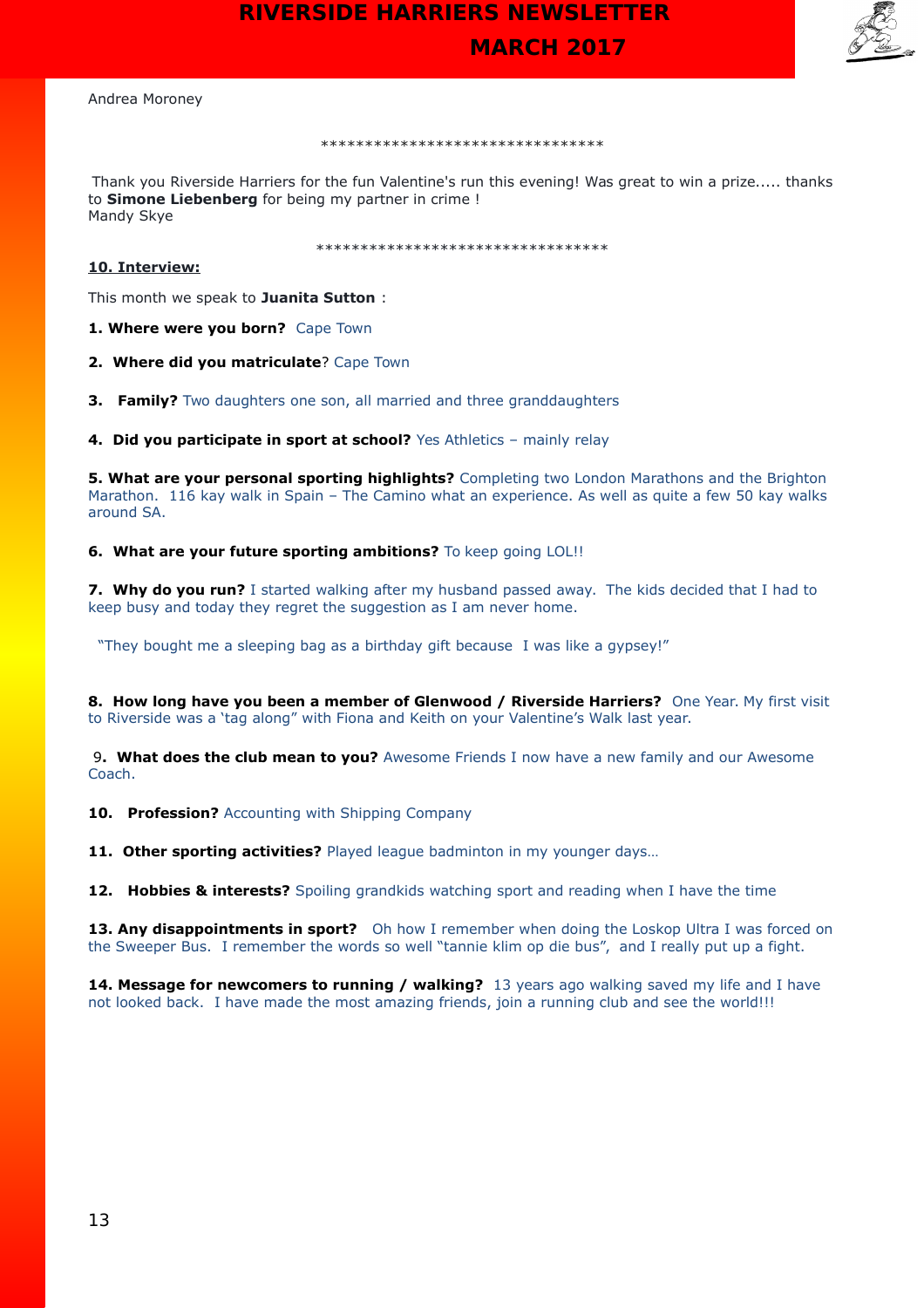



#### **11. Quotes of the month:**

**Emile Streicher :** "Training this time of the year is so difficult, we are training to not go too fast in the next 10 x 10 km race".

**Jaco van Schalkwyk** : "You are only in front if you are going in the right direction".

**Brett Ward**: " Strange, I am now trying to get rid of the weight, that I tried to put on long ago in my rugby days".

#### **12. Birthdays:**

| Jan            | Name                  | Feb             | Name                   | Mar          | Name                   |
|----------------|-----------------------|-----------------|------------------------|--------------|------------------------|
| $\overline{1}$ | Angie Potgieter       | $\overline{3}$  | Mike Lock              | $\mathbf{1}$ | Jono Whittington       |
| $\mathbf{1}$   | Leanne Fenwick        | $\overline{4}$  | Noreen Everton         | 4            | Alan Fryer             |
| $\mathbf{1}$   | <b>Dallas Brett</b>   | 5               | Naomi Maujean          | 8            | <b>Desiree Viviers</b> |
| 3              | <b>Brian Nicholas</b> | 6               | Simone Liebenberg      | 9            | <b>Ted Liddiatt</b>    |
| 5              | <b>Richard Aitken</b> | $\overline{7}$  | Johan Borstlap         | 10           | Tracy Wittstock        |
| 6              | Izanne Jacobs         | $\overline{7}$  | Dave Nicholls          | 11           | Dick Whittington       |
| 6              | <b>Nicci Willis</b>   | $\overline{8}$  | Johan van Rooyen       | 14           | <b>Steve Heuer</b>     |
| 8              | Jaco Smith            | $\overline{9}$  | Robin Kotze            | 17           | Simon Chalker          |
| 14             | Carolyn Goltman       | 10              | Geraldine Cronje       | 20           | Tarryn Payne           |
| 15             | Sumita Ramgareeb      | 12              | Kate Fryer             | 21           | <b>Grant Horner</b>    |
| 15             | Claudia Belcher       | 13              | <b>Baron Combrinck</b> | 22           | Hannelie Louwrens      |
| 16             | Tezz Olds             | 13              | Tamar Panaino          | 24           | Matt Young             |
| 18             | Lynn Wallis           | 15              | Lauren Williams        | 25           | Karen Hewitt           |
| 19             | Lloyd Broughton       | 16              | Fred Akal              | 26           | Cari Dickerson         |
| 20             | Marlene Sagathavan    | 17              | Rosslyn Doorasamy      | 30           | Craig Peacock          |
| 20             | Mandy Conradt         | 18              | Debra Symington        | 31           | Janine Fokkens         |
| 27             | Robyn Coote           | $\overline{25}$ | Sandy Jenkins          |              |                        |
| 29             | Chris Hewitt          | 26              | Janis Nicholls         |              |                        |
| 31             | Di Cilliers           | 28              | Lee Wearne             |              |                        |

### **13. HUMOUR:**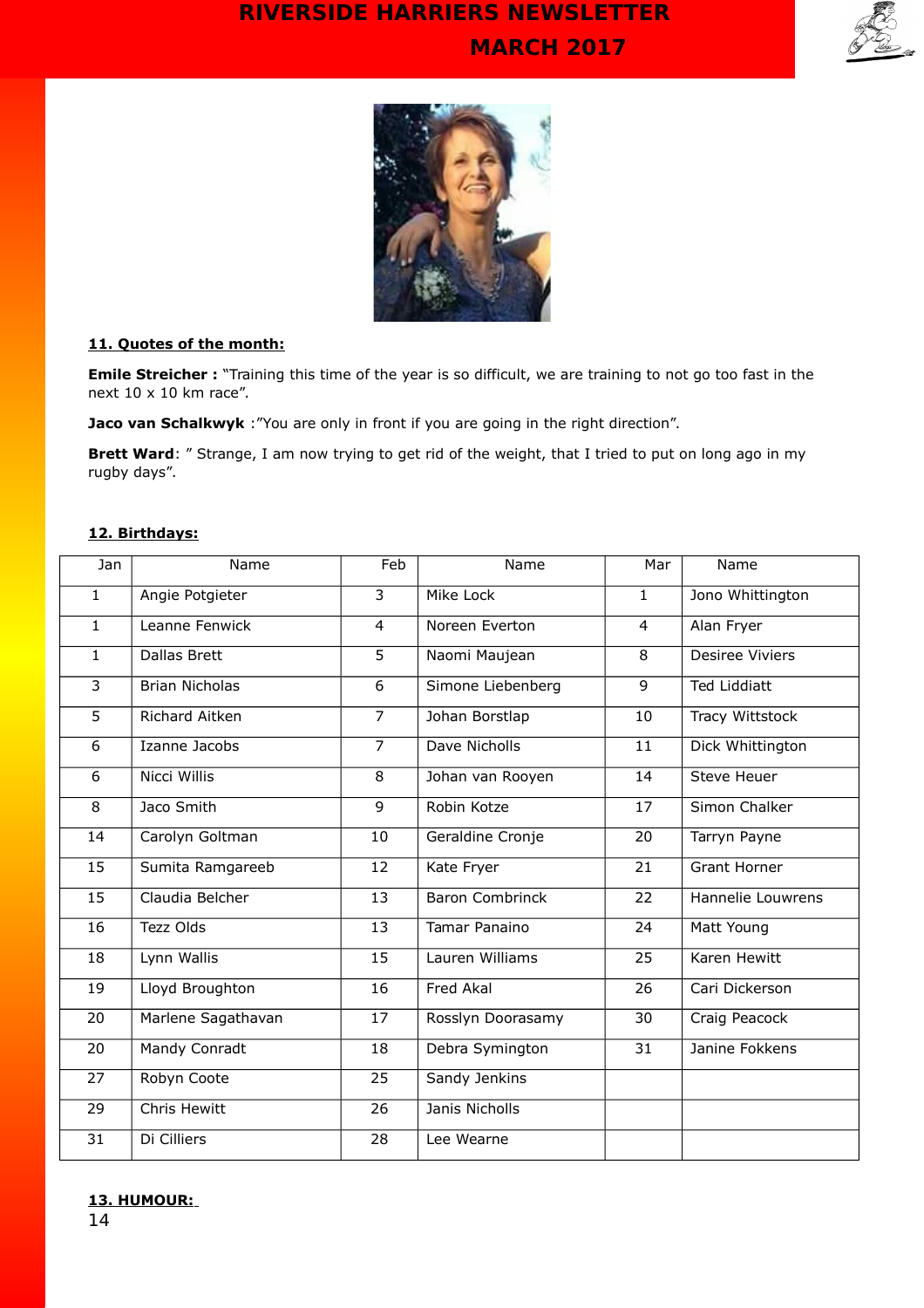

"Lexophile" is a term used to describe those who are clever with words, such as "you can tune a piano but you can't tuna fish" , or "to write with a broken pencil is pointless."

A competition to see who can come up with the best lexphillies is held every year in Dubuque, Iowa. The year's winning submissions:

- ... A thief who stole a calendar got twelve months.
- ... The batteries were given out free of charge.
- ... A dentist and a manicurist married. They fought tooth and nail.
- ... A will is a dead giveaway.
- ... With her marriage, she got a new name and a dress.
- ... A boiled egg is hard to beat.
- ... Police were called to the daycare centre, where a three-year-old was resisting a rest.
- .. Did you hear about the fellow whose whole left side was cut off? He's all right now.
- ... A bicycle can't stand alone; it is two tired.
- ... The guy who fell onto an upholstery machine is now fully recovered.
- ... He had a photographic memory which was never developed.
- ... When she saw her first strands of grey hair thought she'd dye.
- ... Acupuncture is a job well done. That's the point of it.

#### 14. **2017 COMMITTEE MEMBERS:**

**Chairman :** Clare Mangan

**Social Conveners** : Leslie Ogle, Rose Whittington & Debbie Marshall

**Walkers / Intermdiates** : Leslie Ogle

**Kit** : Nicola Hewitt

**Treasurer:** Eric Prange

**Secretary** : Emile Streicher (083 449 8308 -cell; riversideharriers@gmail.com)

**Road Captain** : Craig Speirs

**Social Media/PRO :** Dale Johnson

#### 15. **2017 RACE DATES:**

Ref the KZNA booklet, eventtiming website and weekly mails for full race details.

#### 16. **Time Trial Results:**

Here are the 2017 Time Trial best time trial times to date, as on **Wednesday 22 February.** For reference, we have included everybody's 2016 best times. Where the 2017 time is an improvement, we have highlighted in green. Good to see so many greens already!

| Nr | Name    | Surname       | 2017  | 2016  |
|----|---------|---------------|-------|-------|
|    | Geoff   | <b>Speirs</b> | 20:30 | 20:21 |
|    | Andries | <b>Nkuna</b>  | 20:46 | 21:21 |
|    | Greg    | Labuscagne    | 20:58 | 21:22 |

#### **2017 best 5 km Times**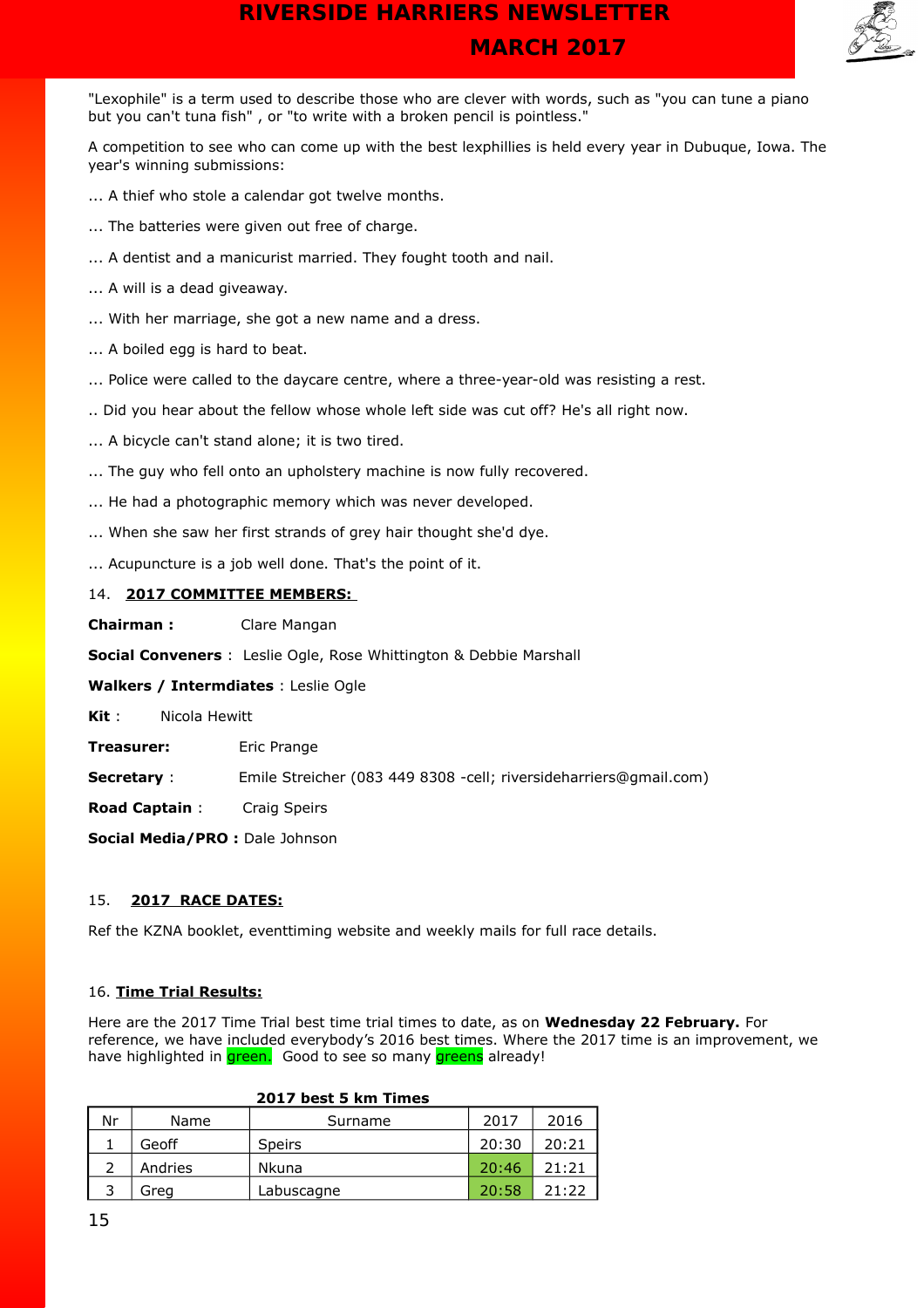

| 4              | Dawid          | Cronje        | 21:27 |                          |
|----------------|----------------|---------------|-------|--------------------------|
| 5              | Jaco           | Smith         | 22:13 | 20:18                    |
| 6              | <b>Steve</b>   | Heuer         | 22:17 |                          |
| $\overline{7}$ | David          | Elliott       | 22:22 | 22:57                    |
| 8              | Wessel         | Cronje        | 22:30 | 20:48                    |
| 9              | Chris          | Nossek        | 22:51 |                          |
| 10             | Andre          | Slabber       | 22:57 |                          |
| 11             | <b>Nicolas</b> | Tingle        | 24:15 | 21:25                    |
| 12             | Mike           | Lock          | 25:20 | 26:25                    |
| 13             | Lee-Anne       | Lock          | 25:23 | 30:04                    |
| 14             | Eric           | Prange        | 25:41 | 21:56                    |
| 15             | <b>Brad</b>    | Rochat        | 26:00 | 24:09                    |
| 16             | Craig          | Peacock       | 26:06 |                          |
| 17             | Lawrence       | Avis          | 26:07 | 27:05                    |
| 18             | Alvinesh       | Sookoo        | 26:11 | 24:39                    |
| 19             | Baron          | Combrinck     | 26:11 | 28:24                    |
| 20             |                | Robins        | 26:45 | 25:53                    |
|                | Chantel        |               |       |                          |
| 21             | Rob            | Goldman       | 26:47 | 23:37                    |
| 22             | Scott          | Couper        | 26:53 | 27:19                    |
| 23             | Jaco           | van Schalkwyk | 27:05 | 23:49                    |
| 24             | Craig          | Speirs        | 27:10 | 23:54                    |
| 25             | Angie          | Potgieter     | 27:15 | 26:26                    |
| 26             | Arden          | Wessels       | 27:20 | -                        |
| 27             | Andrea         | Moroney       | 27:23 |                          |
| 28             | Alex           | Jones         | 27:27 | $\overline{\phantom{a}}$ |
| 29             | Tarryn         | Payne         | 27:28 | 24:36                    |
| 30             | Leigh          | Mckenna       | 27:29 |                          |
| 31             | Emile          | Streicher     | 27:30 | 24:28                    |
| 32             | Kate           | Rich          | 27:40 | -                        |
| 33             | <b>Jeff</b>    | Jenkinson     | 27:49 |                          |
| 34             |                |               | 28:05 | 28:10                    |
|                | Asanda         | Sigodi        |       |                          |
| 35             | Ampie          | Niehaus       | 28:16 | 24:34                    |
| 36             | Taron          | Ridsdale      | 28:17 | 27:01                    |
| 37             | Dale           | Johnson       | 28:19 | 24:59                    |
| 38             | Krystel        | Terblanche    | 28:36 | 28:28                    |
| 39             | Taryn          | Mundell       | 28:36 | 27:20                    |
| 40             | Jana           | Niehaus       | 28:50 | 22:55                    |
| 41             | <b>Brett</b>   | Ward          | 29:04 | 27:39                    |
| 42             | Candice        | Jenkinson     | 29:16 | 28:50                    |
| 43             | Clare          | Mangan        | 29:22 | 29:30                    |
| 44             | Mandy          | Skye          | 29:22 | 27:55                    |
| 45             | Lindsey        | Speirs        | 29:34 |                          |
| 46             | Simone         | Liebenberg    | 29:49 | 27:50                    |
| 47             | Chris          | Hewitt        | 29:50 |                          |
| 48             | Shan           |               | 29:56 | 30:12                    |
|                |                | McClelland    |       |                          |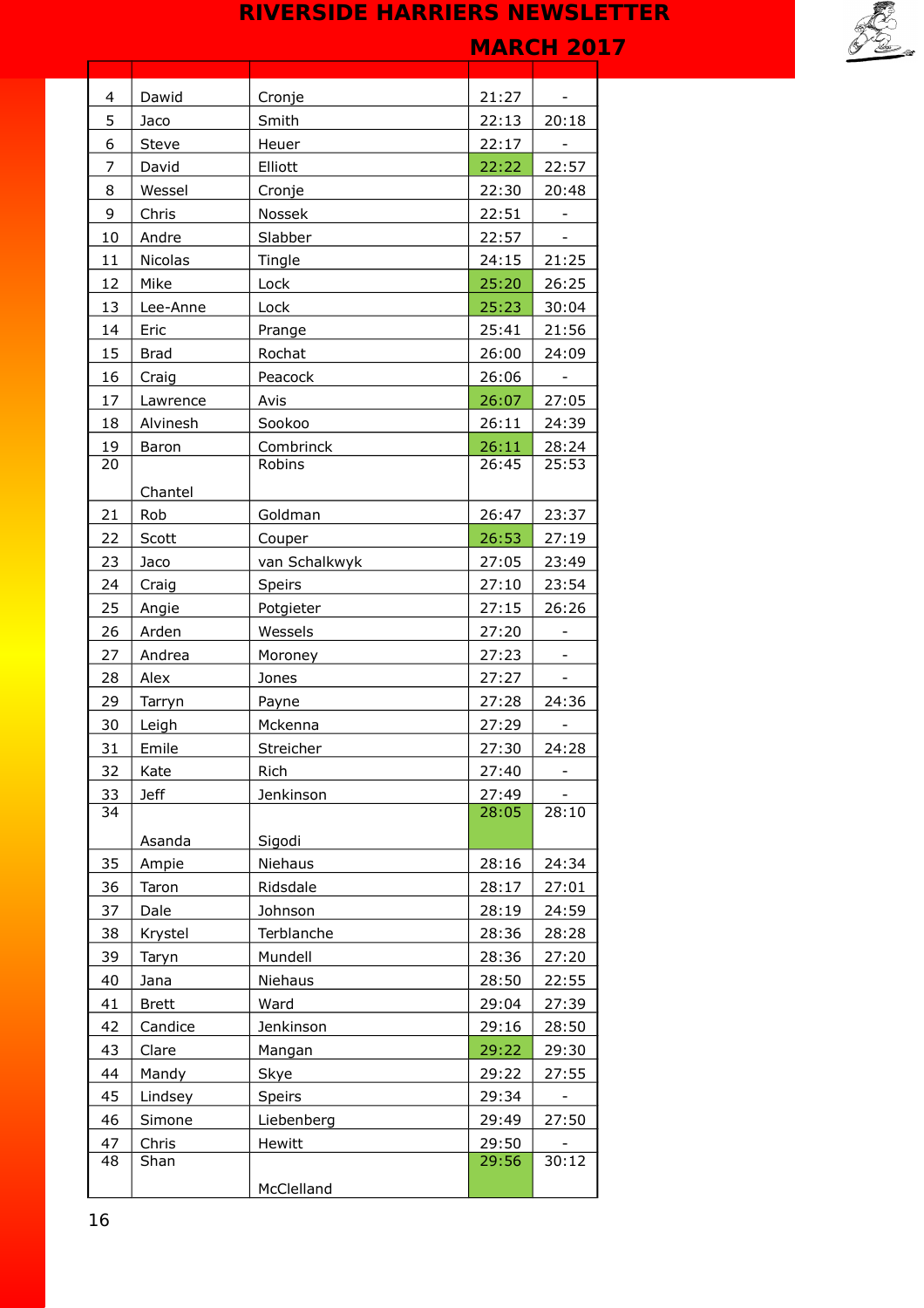| 49 | Simon        | Hoffe           | 30:09 | 25:46                    |
|----|--------------|-----------------|-------|--------------------------|
| 50 | Karen        | Hewitt          | 30:15 |                          |
| 51 | Jacqueline   | <b>Bowles</b>   | 30:31 | 30:32                    |
| 52 | Michelle     | Maharaj         | 30:33 | 28:45                    |
| 53 | Ann          | Turner          | 30:34 |                          |
| 54 | Robin        | Kotze           | 30:57 |                          |
| 55 | Debbie       | Marshall        | 31:09 | 30:32                    |
| 56 | Kim          | Robinson        | 31:09 | 29:14                    |
| 57 | Sarah        | Malherbe        | 31:35 |                          |
| 58 | Helen        | Marshall        | 31:45 | 31:22                    |
| 59 | Noreen       | Everton         | 32:25 | 32:12                    |
| 60 | Keswyn       | Mackintosh      | 33:21 | 32:14                    |
| 61 | Gloria       | <b>Bowles</b>   | 33:26 | 33:41                    |
| 62 | Andrew       |                 | 33:30 | 28:04                    |
|    |              | Perkins         |       |                          |
| 63 | Jane         | Stott           | 33:34 | 45:53                    |
| 64 | Claire       | Kotze           | 33:38 | 39:06                    |
| 65 | Alison       | Chadwick        | 33:41 | 29:43                    |
| 66 | Tracy        | Wittstock       | 33:47 | 33:09                    |
| 67 | Arjun        | Mathur          | 33:59 |                          |
| 68 | Ellie        | Gillies         | 34:21 | 35:47                    |
| 69 | Keith        | Calitz          | 34:35 | 34:00                    |
| 70 | Bronwyn      | Kirk            | 34:43 | 30:11                    |
| 71 | Sally        | Goldman         | 35:05 | 33:53                    |
| 72 | <b>Tezz</b>  | Olds            | 35:05 | 33:03                    |
| 73 | Gale         | Viljoen         | 35:08 | 34:47                    |
| 74 | Fiona        | Calitz          | 35:15 | 34:50                    |
| 75 | Joelene      | Wilson          | 36:38 |                          |
| 76 |              | Wilson          | 36:40 | $\overline{\phantom{a}}$ |
|    | Joelene      |                 |       |                          |
| 77 | <b>Brent</b> | Payne           | 37:32 | 34:57                    |
| 78 | Leslie       | Ogle            | 38:22 | 43:57                    |
| 79 | Janine       | Fokkens         | 39:42 | 36:18                    |
| 80 | Jackie       | <b>Botha</b>    | 39:58 | 42:10                    |
| 81 | Louis        | <b>Botha</b>    | 39:58 | 39:21                    |
| 82 | Lynne        | Wallis          | 40:44 | 36:37                    |
| 83 | Elsie        | Du Buisson      | 41:43 | 39:10                    |
| 84 | Lea          | Hollinshead     | 42:16 | 33:56                    |
| 85 | Juanita      | Sutton          | 42:44 | 43:07                    |
| 86 | Karen        | Mordechai-Jones | 43:14 |                          |
| 87 | Wayne        | Kerr            | 43:41 | 39:08                    |
| 88 | Angela       | Lardent         | 43:51 | 39:10                    |
| 89 | Lauren       | Lister          | 45:00 | 45:47                    |
| 90 | Neela        | Naidoo          | 45:20 | 44:30                    |
| 91 | Dave         | Nicholls        | 46:00 |                          |
| 92 | Janis        | Nicholls        | 46:00 |                          |
| 93 | Sumita       | Ramgareeb       | 47:30 | 46:55                    |
| 94 | Tracy        | Blakeway        | 47:55 | 45:30                    |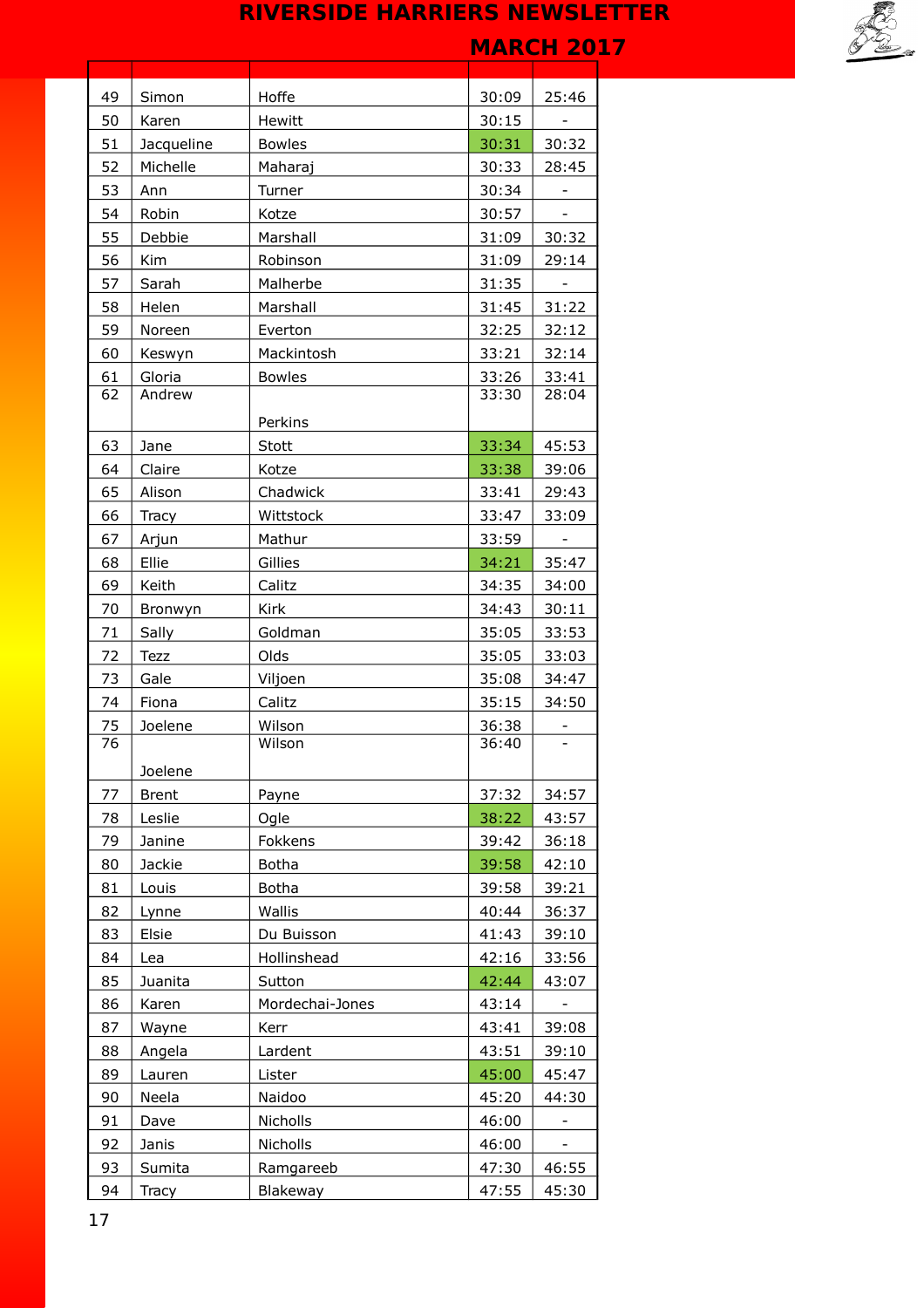# **MARCH 2017**



| 95  | Felicity    | Holbrook           | 48:18 | 47:16 |
|-----|-------------|--------------------|-------|-------|
| 96  | Christo     | Janse van Rensburg | 50:00 | 55:00 |
| 97  | <b>Dick</b> | Whittington        | 51:36 | 50:00 |
| 98  | Jonathan    | Whittington        | 51:36 |       |
| 99  | Ingrid      | Knott              | 53:02 | 47:24 |
| 100 | Robyn       | Mcnemenemey        | 54:06 | 50:00 |
| 101 | Juliette    | Spence             | 55:00 | 46:53 |

### **2017 Best 8 km Times**

| Nr | Name        | Surname       | 2017  | 2016  |
|----|-------------|---------------|-------|-------|
| 1  | Andries     | Nkuna         | 34:28 | 32:58 |
| 2  | Geoff       | Speirs        | 34:28 | 32:55 |
| 3  | Greg        | Labuscagne    | 38:22 | 34:55 |
| 4  | Ampie       | Niehaus       | 38:50 | 40:16 |
| 5  | Jaco        | Smith         | 39:15 | 34:39 |
| 6  | Jana        | Niehaus       | 40:44 | 40:54 |
| 7  | Chris       | Nossek        | 42:28 |       |
| 8  | Chantel     | Robins        | 45:11 | 43:45 |
| 9  | Nicola      | <b>Hewitt</b> | 45:35 | 35:03 |
| 10 | Alvinesh    | Sookoo        | 47:34 | 41:05 |
| 11 | Clare       | Mangan        | 49:02 | 48:40 |
| 12 | Debbie      | Marshall      | 51:49 | 48:15 |
| 13 | Sally       | Goldman       | 55:21 |       |
| 14 | Candice     | Jenkinson     | 56:49 |       |
| 15 | <b>Jeff</b> | Jenkinson     | 56:49 |       |
| 16 | Lea         | Hollinshead   | 60:04 |       |
| 17 | Tezz        | Olds          | 60:04 |       |

### **2017 Total Time Trials**

| Nr | Name     | Surname       | 5.1 km | 8 km | Total |
|----|----------|---------------|--------|------|-------|
| 1  | Geoff    | Speirs        | 6      | 1    | 7     |
| 2  | Jaco     | Smith         | 6      | 1    | 7     |
| 3  | Alvinesh | Sookoo        | 5      | 1    | 6     |
| 4  | Ampie    | Niehaus       | 1      | 5    | 6     |
| 5  | Arden    | Wessels       | 6      |      | 6     |
| 6  | Baron    | Combrinck     | 6      |      | 6     |
| 7  | Chantel  | Robins        | 3      | 3    | 6     |
| 8  | Chris    | <b>Nossek</b> | 5      | 1    | 6     |
| 9  | Clare    | Mangan        | 4      | 2    | 6     |
| 10 | Craig    | Speirs        | 6      |      | 6     |
| 11 | Debbie   | Marshall      | 4      | 2    | 6     |
| 12 | Emile    | Streicher     | 6      |      | 6     |
| 13 | Gloria   | <b>Bowles</b> | 6      |      | 6     |
| 14 | Greg     | Labuscagne    | 5      | 1    | 6     |
| 15 | Noreen   | Everton       | 6      |      | 6     |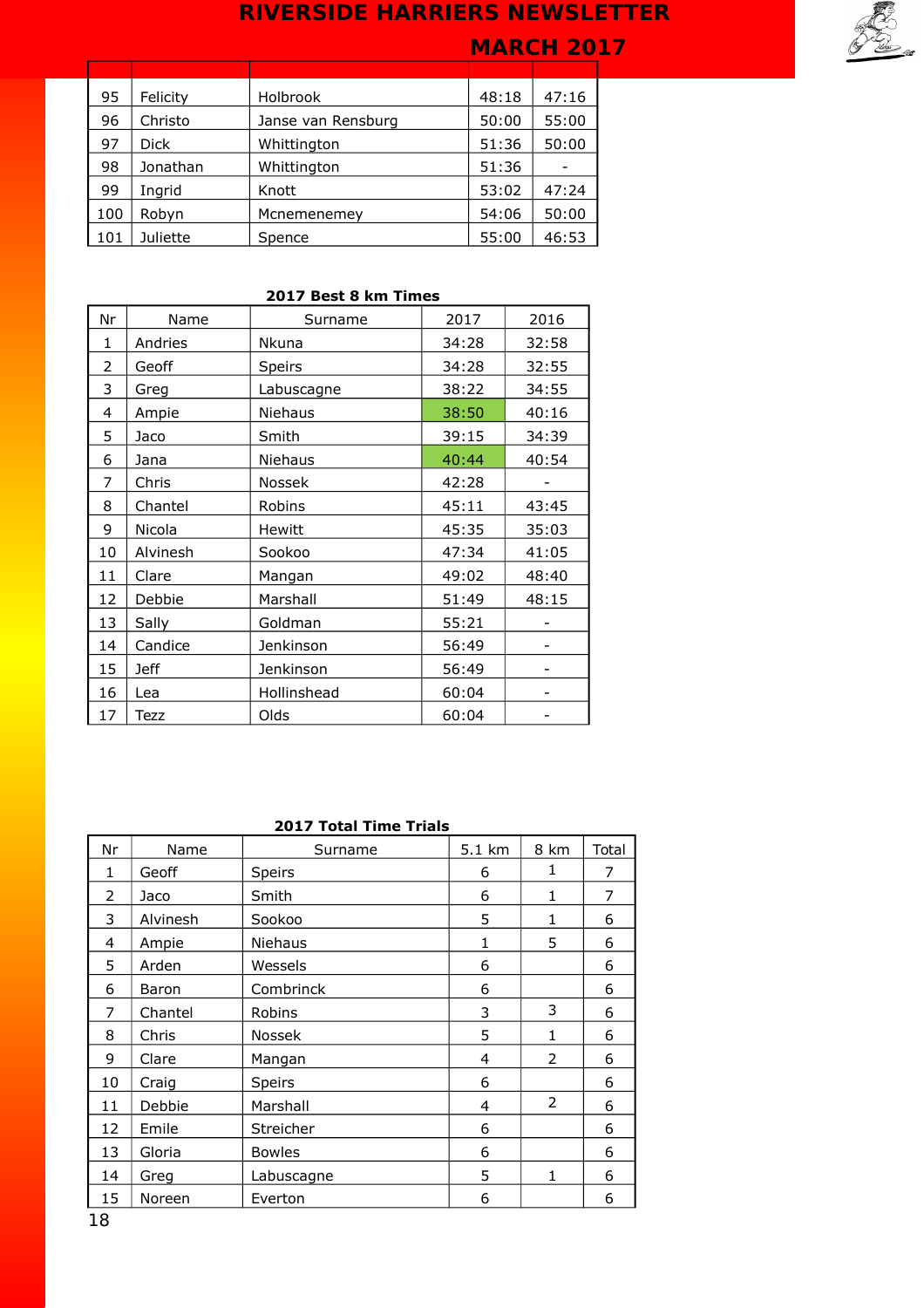|    |             |                    |                         | .              |                         |
|----|-------------|--------------------|-------------------------|----------------|-------------------------|
| 16 | Asanda      | Sigodi             | 5                       |                | 5                       |
| 17 | Fiona       | Calitz             | 5                       |                | 5                       |
| 18 | Gale        | Viljoen            | 5                       |                | 5                       |
| 19 | Helen       | Marshall           | 5                       |                | 5                       |
| 20 | Jacqueline  | <b>Bowles</b>      | 5                       |                | 5                       |
| 21 | Juanita     | Sutton             | 5                       |                | 5                       |
| 22 | Mandy       | Skye               | 5                       |                | 5                       |
| 23 | Neela       | Naidoo             | 5                       |                | 5                       |
| 24 | Sally       | Goldman            | 4                       | $\mathbf{1}$   | 5                       |
| 25 | Simone      | Liebenberg         | 5                       |                | 5                       |
| 26 | Steve       | Heuer              | 5                       |                | 5                       |
| 27 | Tezz        | Olds               | 5                       |                | 5                       |
| 28 | Tracy       | Wittstock          | 5                       |                | 5                       |
| 29 | Andre       | Slabber            | $\overline{\mathbf{4}}$ |                | $\overline{\mathbf{4}}$ |
| 30 | Andries     | Nkuna              | $\overline{2}$          | $\overline{2}$ | $\overline{\mathbf{4}}$ |
| 31 | Candice     | Jenkinson          | 3                       | $\mathbf{1}$   | $\overline{\mathbf{4}}$ |
| 32 | Christo     | Janse van Rensburg | 4                       |                | $\overline{\mathbf{4}}$ |
| 33 | Felicity    | Holbrook           | $\overline{\mathbf{4}}$ |                | $\overline{\mathbf{4}}$ |
| 34 | Jackie      | <b>Botha</b>       | 4                       |                | $\overline{\mathbf{4}}$ |
| 35 | Jaco        | van Schalkwyk      | $\overline{4}$          |                | $\overline{\mathbf{4}}$ |
| 36 | Leslie      | Ogle               | 4                       |                | $\overline{\mathbf{4}}$ |
| 37 | Lindsey     | Speirs             | $\overline{\mathbf{4}}$ |                | $\overline{\mathbf{4}}$ |
| 38 | Louis       | <b>Botha</b>       | 4                       |                | $\overline{\mathbf{4}}$ |
| 39 | Mike        | Lock               | $\overline{\mathbf{4}}$ |                | $\overline{\mathbf{4}}$ |
| 40 | <b>Nick</b> | Tingle             | 3                       | $\mathbf{1}$   | 4                       |
| 41 | Rob         | Goldman            | $\overline{4}$          |                | 4                       |
| 42 | Robyn       | Mcnemenemey        | 4                       |                | $\overline{\mathbf{4}}$ |
| 43 | Taron       | Ridsdale           | 4                       |                | $\overline{\mathbf{4}}$ |
| 44 | Andrew      | Perkins            | $\overline{\mathbf{3}}$ |                | $\overline{\mathbf{3}}$ |
| 45 | <b>Brad</b> | Rochat             | 3                       |                | 3                       |
| 46 | Bronwyn     | Kirk               | 3                       |                | 3                       |
| 47 | Dale        | Johnson            | 3                       |                | 3                       |
| 48 | Eric        | Prange             | 3                       |                | 3                       |
| 49 | Jana        | Niehaus            | $\mathbf{1}$            | 2              | 3                       |
| 50 | Jane        | Stott              | 3                       |                | 3                       |
| 51 | Janine      | Fokkens            | 3                       |                | 3                       |
| 52 | <b>Jeff</b> | Jenkinson          | $\overline{c}$          | 1              | 3                       |
| 53 | Keith       | Calitz             | 3                       |                | 3                       |
| 54 | Lea         | Hollinshead        | 3                       |                | 3                       |
| 55 | Lee-Anne    | Lock               | 3                       |                | 3                       |
| 56 | Michelle    | Maharaj            | 3                       |                | 3                       |
| 57 | Sarah       | Malherbe           | 3                       |                | 3                       |
| 58 | Scott       | Couper             | 3                       |                | 3                       |
| 59 | Tarryn      | Payne              | 3                       |                | 3                       |
| 60 | Taryn       | Mundell            | 3                       |                | 3                       |
| 61 | Andrea      | Moroney            | $\overline{2}$          |                | $\overline{2}$          |
| 62 | Angela      | Lardant            | $\overline{2}$          |                | 2                       |
| 63 | Angie       | Potgieter          | $\overline{2}$          |                | $\overline{2}$          |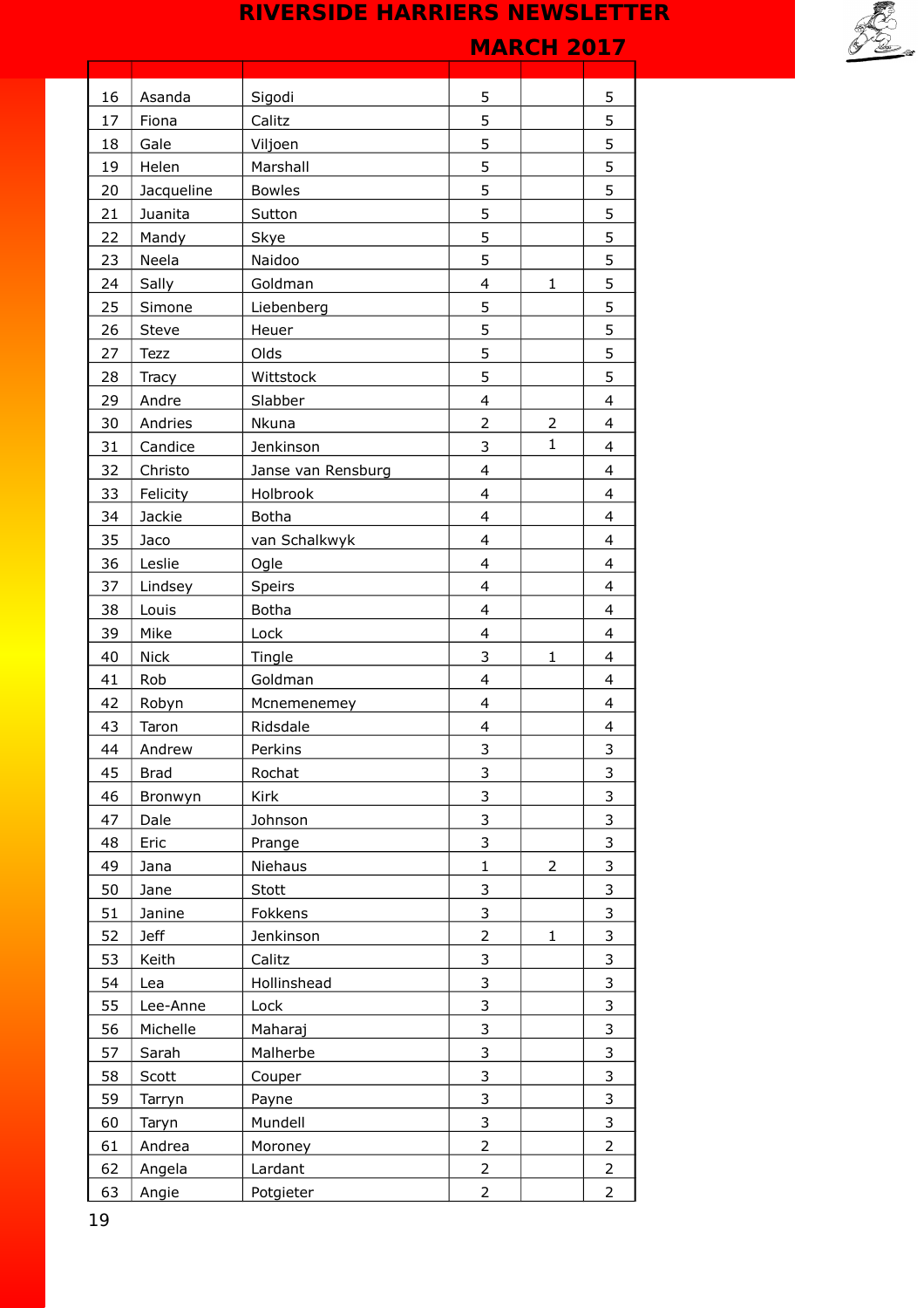|     |               |                 |                | I'IANUII 4V17 |                   |
|-----|---------------|-----------------|----------------|---------------|-------------------|
| 64  | Arjun         | Mathur          | 2              |               | $\overline{2}$    |
| 65  | <b>Brent</b>  | Payne           | $\overline{2}$ |               | $\overline{2}$    |
| 66  | <b>Brett</b>  | Ward            | 2              |               | $\overline{2}$    |
| 67  | Craig         | Speirs          | $\overline{2}$ |               | $\overline{2}$    |
| 68  | Dawid         | Cronje          | $\overline{c}$ |               | $\overline{2}$    |
| 69  | Di            | Ching           | $\overline{2}$ |               | $\overline{2}$    |
| 70  | Dick          | Whittington     | 2              |               | $\overline{2}$    |
| 71  | Elsie         | Du Buisson      | $\overline{2}$ |               | $\overline{2}$    |
| 72  | Heather       | Speirs          | $\overline{2}$ |               | $\overline{2}$    |
| 73  | Ingrid        | Knott           | $\overline{2}$ |               | $\overline{2}$    |
| 74  | Joelene       | Wilson          | 2              |               | $\overline{2}$    |
| 75  | Karen         | Mordechai-Jones | $\overline{2}$ |               | $\overline{2}$    |
| 76  | Kate          | Rich            | $\overline{2}$ |               | $\overline{2}$    |
| 77  | Keswyn        | Mackintosh      | $\overline{2}$ |               | $\overline{2}$    |
| 78  | Kim           | Robinson        | 2              |               | $\overline{2}$    |
| 79  | Krystel       | Terblanche      | $\overline{2}$ |               | $\overline{2}$    |
| 80  | Lynn          | Wallis          | $\overline{2}$ |               | $\overline{2}$    |
| 81  | Robin         | Kotze           | $\overline{2}$ |               | $\overline{2}$    |
| 82  | Simone        | Hoffe           | 2              |               | $\overline{2}$    |
| 83  | Tracy         | Blakeway        | $\overline{2}$ |               | $\overline{2}$    |
| 84  | Alex          | Jones           | $\mathbf 1$    |               | $\mathbf{1}$      |
| 85  | Alison        | Chadwick        | $\mathbf 1$    |               | $\mathbf{1}$      |
| 86  | Ann           | Turner          | $\mathbf 1$    |               | $\mathbf{1}$      |
| 87  | Cathy         | Coates          | $\mathbf 1$    |               | $\mathbf 1$       |
| 88  | Chris         | Hewitt          | $\mathbf{1}$   |               | $\mathbf{1}$      |
| 89  | Claire        | Kotze           | $\mathbf 1$    |               | $\mathbf 1$       |
| 90  | Craig         | Peacock         | $\mathbf 1$    |               | $\mathbf{1}$      |
| 91  | Dave          | Elliott         | $\mathbf{1}$   |               | $\mathbf{1}$      |
| 92  |               | Nicholls        | 1              |               |                   |
| 93  | Dave<br>Ellie | Gillies         | $\mathbf{1}$   |               | ı<br>$\mathbf{1}$ |
| 94  | Janie         | Mamarot         | $\mathbf{1}$   |               | $\mathbf{1}$      |
|     | Janis         |                 | $\overline{1}$ |               | $\overline{1}$    |
| 95  |               | Nicholls        |                |               |                   |
| 96  | Jonathan      | Whittington     | $\mathbf 1$    |               | $\mathbf{1}$      |
| 97  | Juliette      | Spence          | $\mathbf 1$    |               | $\mathbf{1}$      |
| 98  | Karen         | Hewitt          | $\mathbf 1$    |               | $\mathbf{1}$      |
| 99  | Lauren        | Lister          | $\mathbf 1$    |               | $\mathbf{1}$      |
| 100 | Lawrence      | Avis            | $\mathbf{1}$   |               | $\mathbf{1}$      |
| 101 | Leigh         | Mckenna         | $\mathbf 1$    |               | $\mathbf{1}$      |
| 102 | Melanie       | Wagner          | $\mathbf{1}$   |               | $\mathbf{1}$      |
| 103 | Nicola        | Hewitt          |                | $\mathbf{1}$  | $\mathbf{1}$      |
| 104 | Nigel         | Sherriff        | $\mathbf{1}$   |               | $\mathbf{1}$      |
| 105 | Patrick       | Rostenne        | $\mathbf 1$    |               | $\mathbf{1}$      |
| 106 | Rose          | Whittington     | $\mathbf 1$    |               | $\mathbf{1}$      |
| 107 | Shan          | McClelland      | $\mathbf 1$    |               | $\mathbf{1}$      |
| 108 | Sumita        | Ramgareeb       | $\mathbf 1$    |               | $\mathbf{1}$      |
| 109 | Wayne         | Kerr            | 1              |               | $\mathbf{1}$      |
| 110 | Wessel        | Cronje          | 1              |               | $\mathbf{1}$      |
|     |               |                 |                |               |                   |